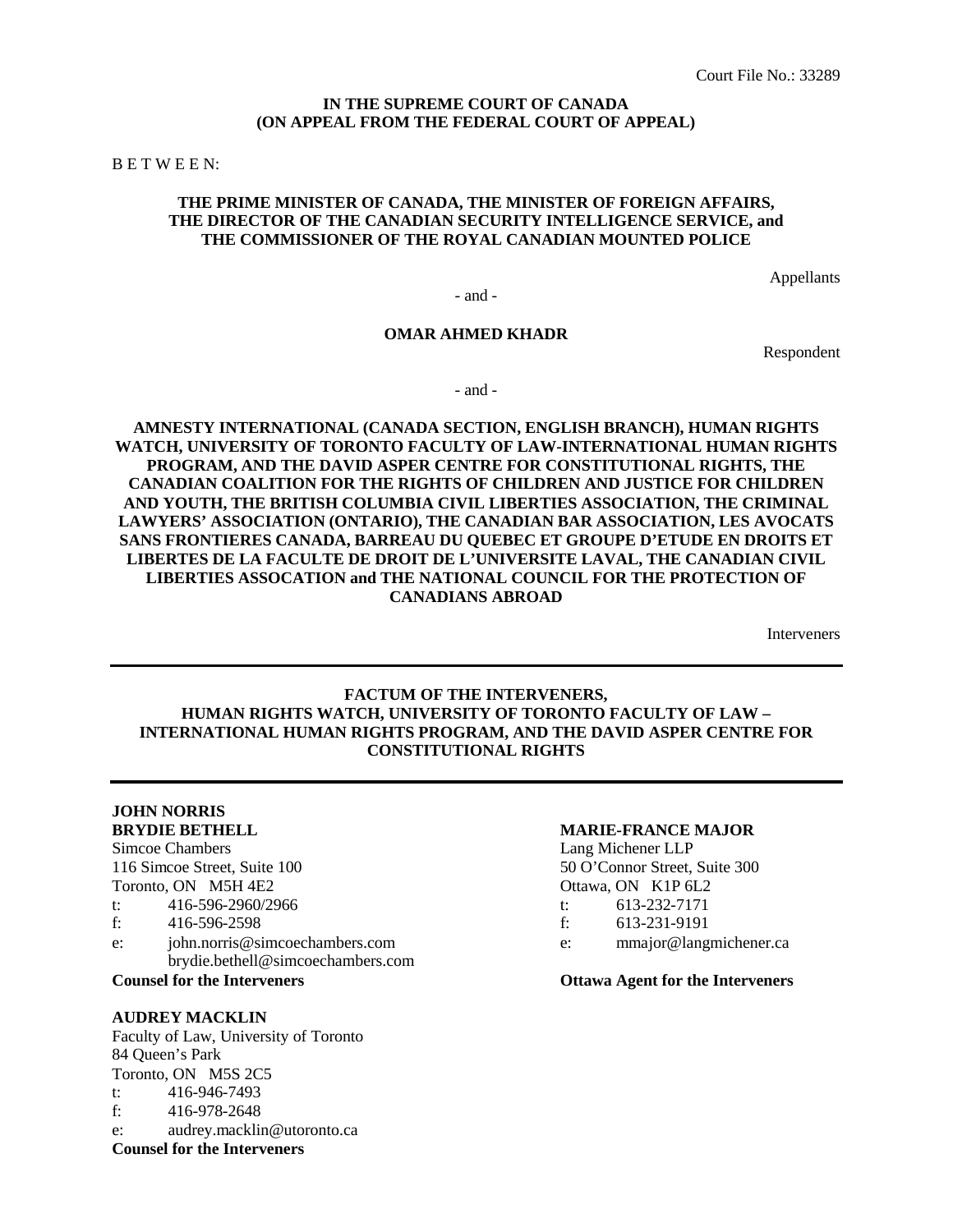| <b>DOREEN C. MUELLER</b><br>Counsel<br><b>Attorney General of Canada</b><br>Prairie Region<br>211 Bank of Montreal Bldg.<br>10199-101 St. N.W.<br>Edmonton, Alberta<br>T4J 3Y4 | <b>ROBERT J. FRATER</b><br>Counsel<br><b>Attorney General of Canada</b><br>Bank of Canada Bldg.<br>234 Wellington Street, Room 1161<br>Ottawa, Ontario<br><b>K1A 0H8</b>  |
|--------------------------------------------------------------------------------------------------------------------------------------------------------------------------------|---------------------------------------------------------------------------------------------------------------------------------------------------------------------------|
| Tel. (780) 495-8352                                                                                                                                                            | Tel. (613) 957-4763                                                                                                                                                       |
| Fax (780) 495-5853                                                                                                                                                             | Fax (613) 954-1920                                                                                                                                                        |
| E-mail: doreen.mueller@justice.gc.ca                                                                                                                                           | E-mail: robert.frater@justice.gc.ca                                                                                                                                       |
| Counsel for the Appellants                                                                                                                                                     | Ottawa Agent for the Appellants                                                                                                                                           |
| <b>NATHAN J. WHITLING</b>                                                                                                                                                      | <b>MARIE-FRANCE MAJOR</b>                                                                                                                                                 |
| Parlee McLaws LLP                                                                                                                                                              | Lang Michener LLP                                                                                                                                                         |
| <b>Barristers and Solicitors</b>                                                                                                                                               | <b>Barristers and Solicitors</b>                                                                                                                                          |
| 10180-101 Street, Suite 1500                                                                                                                                                   | 300-50 O'Connor Street                                                                                                                                                    |
| Edmonton, Alberta                                                                                                                                                              | Ottawa, Ontario                                                                                                                                                           |
| T5J 4K1                                                                                                                                                                        | K1P 6L2                                                                                                                                                                   |
| Tel. (780) 423-8658                                                                                                                                                            | Tel. (613) 232-7171                                                                                                                                                       |
| Fax (780) 423-2870                                                                                                                                                             | Fax (613) 231-3191                                                                                                                                                        |
| E-mail: nwhitling@parlee.com                                                                                                                                                   | E-mail: mmajor@langmichener.ca                                                                                                                                            |
| Counsel for the Respondent                                                                                                                                                     | Ottawa Agent for the Respondent                                                                                                                                           |
| <b>SACHA R. PAUL</b><br>Thompson Dorfman Sweatman LLP<br><b>Barristers and Solicitors</b><br>2200-201 Portage Avenue<br>Winnipeg, Manitoba                                     | <b>MICHAEL BOSSIN</b><br><b>Barrister and Solicitor</b><br>Community Legal Services - Ottawa Carleton<br>1 Nicholas Street, Suite 422<br>Ottawa, Ontario<br><b>K1N7B7</b> |
| Tel. (204-934-2571                                                                                                                                                             | Tel. (613) 241-7008                                                                                                                                                       |
| Fax (204)934-0571                                                                                                                                                              | Fax (613) 241-8680                                                                                                                                                        |
| E-mail: srp@tdslaw.com                                                                                                                                                         | E-mail:                                                                                                                                                                   |
| <b>Counsel for the Intervener Amnesty</b>                                                                                                                                      | Ottawa Agent                                                                                                                                                              |
| International (Canadian Section,<br>English Branch)                                                                                                                            |                                                                                                                                                                           |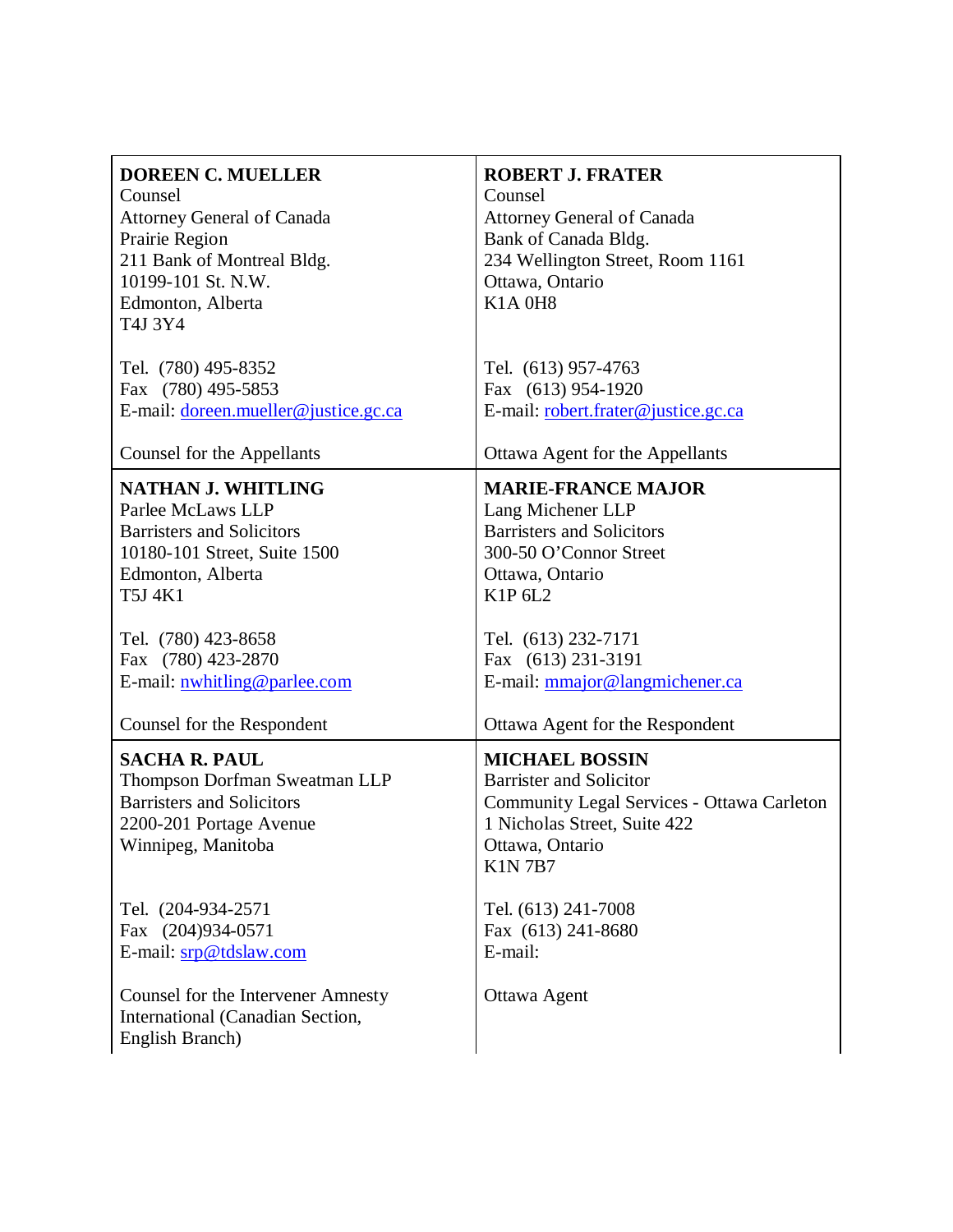| <b>EMILY CHAN</b>                                                                                                                                   | <b>CHANTAL TIE</b>                                                                                                                                                                        |
|-----------------------------------------------------------------------------------------------------------------------------------------------------|-------------------------------------------------------------------------------------------------------------------------------------------------------------------------------------------|
| <b>Barrister and Solicitor</b>                                                                                                                      | <b>Barrister and Solicitor</b>                                                                                                                                                            |
| Justice for Children and Youth                                                                                                                      | <b>South Ottawa Community Legal Services</b>                                                                                                                                              |
| 1203-415 Yonge Street                                                                                                                               | 406-1355 Bank Street                                                                                                                                                                      |
| Toronto, Ontario                                                                                                                                    | Ottawa, Ontario                                                                                                                                                                           |
| <b>M5B 2E7</b>                                                                                                                                      | <b>K1H 8K7</b>                                                                                                                                                                            |
| Tel. (416) 920-1633                                                                                                                                 | Tel. (613) 733-0140                                                                                                                                                                       |
| Fax (416) 920-5855                                                                                                                                  | Fax (613) 733-0401                                                                                                                                                                        |
| E-mail: chane@law.on.ca                                                                                                                             | E-mail:                                                                                                                                                                                   |
| Counsel for the Interveners Canadian<br>Coalition for the Rights of Children and<br>Justice for Children and Youth                                  | Ottawa Agent                                                                                                                                                                              |
| JOSEPH J. ARVAY, Q.C.                                                                                                                               | YAVAR HAMEED                                                                                                                                                                              |
| <b>Arvay Finlay</b>                                                                                                                                 | Hameed Farrokhzad LLP                                                                                                                                                                     |
| <b>Barristers and Solicitors</b>                                                                                                                    | <b>Barristers and Solicitors</b>                                                                                                                                                          |
| 1350-355 Burrard Street                                                                                                                             | 43 Florence Street                                                                                                                                                                        |
| Vancouver, B.C.                                                                                                                                     | Ottawa, Ontario                                                                                                                                                                           |
| <b>V6C 2G8</b>                                                                                                                                      | K <sub>2</sub> P <sub>0</sub> W <sub>6</sub>                                                                                                                                              |
| Tel. (604) 689-4421                                                                                                                                 | Tel. (613) 232-2688 ext. 228                                                                                                                                                              |
| Fax (604) 687-1941                                                                                                                                  | Fax (613) 232-2680                                                                                                                                                                        |
| E-mail: jarvay@arvayfinlay.com                                                                                                                      | E-mail: <i>yhameed@bellnet.ca</i>                                                                                                                                                         |
| Counsel for the Intervener British Columbia<br><b>Civil Liberties Association</b>                                                                   | Ottawa Agent                                                                                                                                                                              |
| <b>BRIAN H. GREENSPAN</b><br>Greenspan Humphrey Lavine<br><b>Barristers and Solicitors</b><br>15 Bedford Road<br>Toronto, Ontario<br><b>M5R 2J7</b> | <b>BRIAN A. CRANE, Q.C.</b><br>Gowling Lafleur Henderson LLP<br><b>Barristers and Solicitors</b><br>2600-160 Elgin Street<br>P.O. Box 466, Station D<br>Ottawa, Ontario<br><b>K1P 1C3</b> |
| Tel. (416) 868-1755                                                                                                                                 | Tel. (613) 233-1781                                                                                                                                                                       |
| Fax (416) 868-1990                                                                                                                                  | Fax (613) 563-9869                                                                                                                                                                        |
| E-mail: bhd@15bedford.com                                                                                                                           | E-mail: brian.crane@gowlings.com                                                                                                                                                          |
| Counsel for the Intervener Criminal Lawyers'<br>Association (Ontario)                                                                               | Ottawa Agent                                                                                                                                                                              |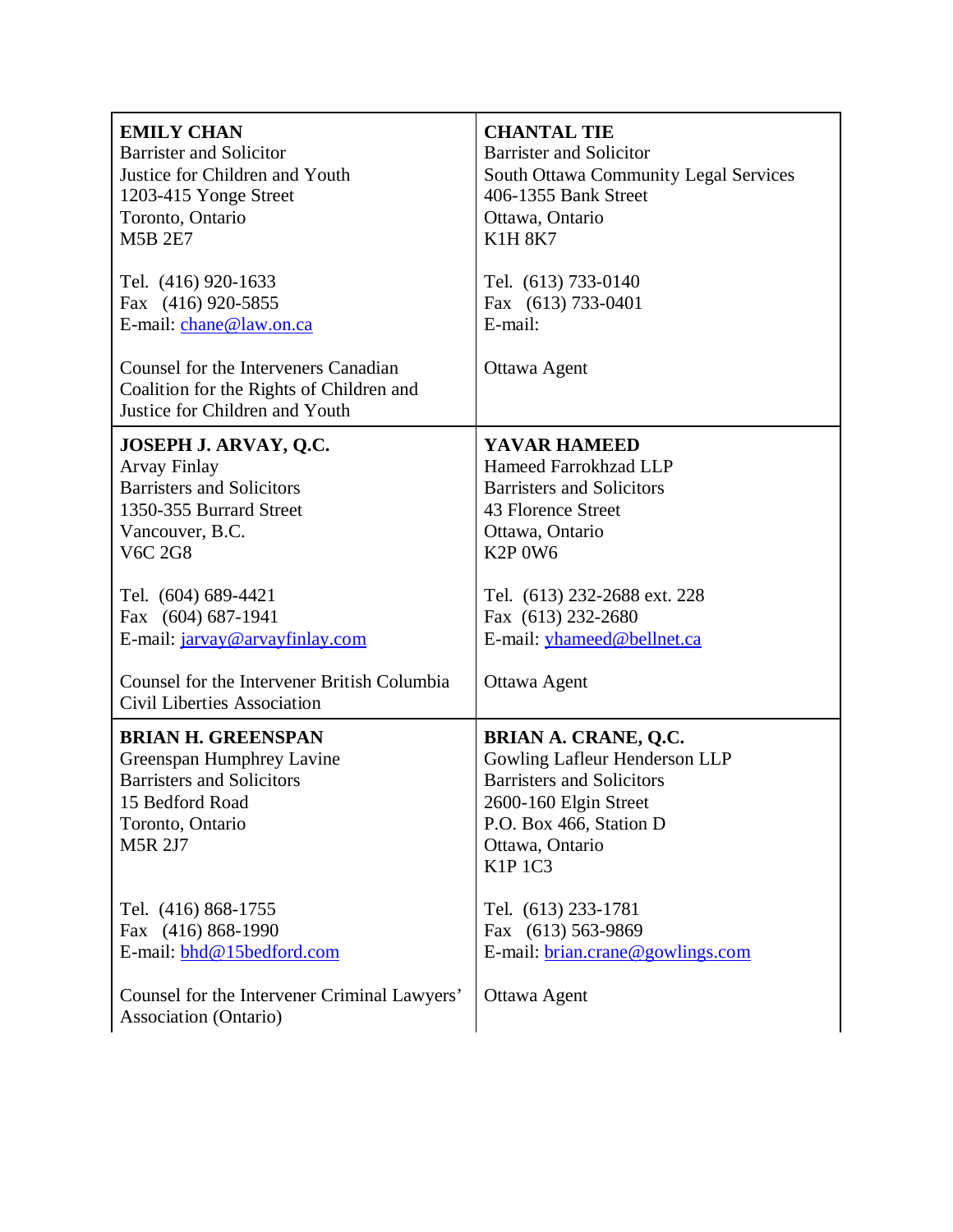| <b>LORNE WALDMAN</b><br>Waldman & Associates<br><b>Barristers and Solicitors</b><br>281 Eglinton Avenue East<br>Toronto, Ontario<br><b>M4P 1L3</b>                                                                                                                                                                                                                                                                     | <b>HENRY S. BROWN, Q.C.</b><br>Gowling Lafleur Henderson LLP<br><b>Barristers and Solicitors</b><br>2600-160 Elgin Street<br>Ottawa, Ontario<br>P.O. Box 466, Station D<br>Ottawa, Ontario<br><b>K1P 1C3</b> |
|------------------------------------------------------------------------------------------------------------------------------------------------------------------------------------------------------------------------------------------------------------------------------------------------------------------------------------------------------------------------------------------------------------------------|--------------------------------------------------------------------------------------------------------------------------------------------------------------------------------------------------------------|
| Tel. (416) 482-6501<br>Fax (416) 489-9648<br>E-mail: <u>lawald@web.apc.org</u>                                                                                                                                                                                                                                                                                                                                         | Tel. (613) 233-1781<br>Fax (613) 788-3433                                                                                                                                                                    |
| Counsel for the Intervener Canadian Bar<br>Association                                                                                                                                                                                                                                                                                                                                                                 | Ottawa Agent                                                                                                                                                                                                 |
| <b>SIMON V. POTTER</b><br>McCarthy Tetrault, s.e.n.c.r.l, s.r.l.<br>Avocats<br>2500-1000, rue De la Gauchetière Ouest<br>Montréal, Quebec<br><b>H3B 0A2</b><br>Tel. (514) 397-4268<br>Fax (514) 875-6246<br>E-mail: spotter@mccarthy.ca<br>Counsel for the Interveners Avocats sans<br>frontières Canada, Barreau du Québec et<br>Groupe d'étude en droits et libertés de la<br>Faculté de droit de l'Université Laval |                                                                                                                                                                                                              |
| <b>MARLYS A. EDWARDH</b><br>Marlys Edwardh Barristers Professional<br>Corporation<br>1100-20 Dundas Street West<br>Toronto, Ontario<br><b>M5G 2G8</b>                                                                                                                                                                                                                                                                  | <b>BRIAN A. CRANE, Q.C.</b><br>Gowling Lafleur Henderson LLP<br><b>Barristers and Solicitors</b><br>2600-160 Elgin Street<br>P.O. Box 466, Station D<br>Ottawa, Ontario<br><b>K1P 1C3</b>                    |
| Tel. (416) 597-9400<br>Fax (416) 597-0070<br>E-mail: edwardh@marlysedwardh.com                                                                                                                                                                                                                                                                                                                                         | Tel. (613) 233-1781<br>Fax (613) 563-9869<br>E-mail: brian.crane@gowlings.com                                                                                                                                |
| Counsel for the Intervener Canadian Civil<br><b>Liberties Association</b>                                                                                                                                                                                                                                                                                                                                              | Ottawa Agent                                                                                                                                                                                                 |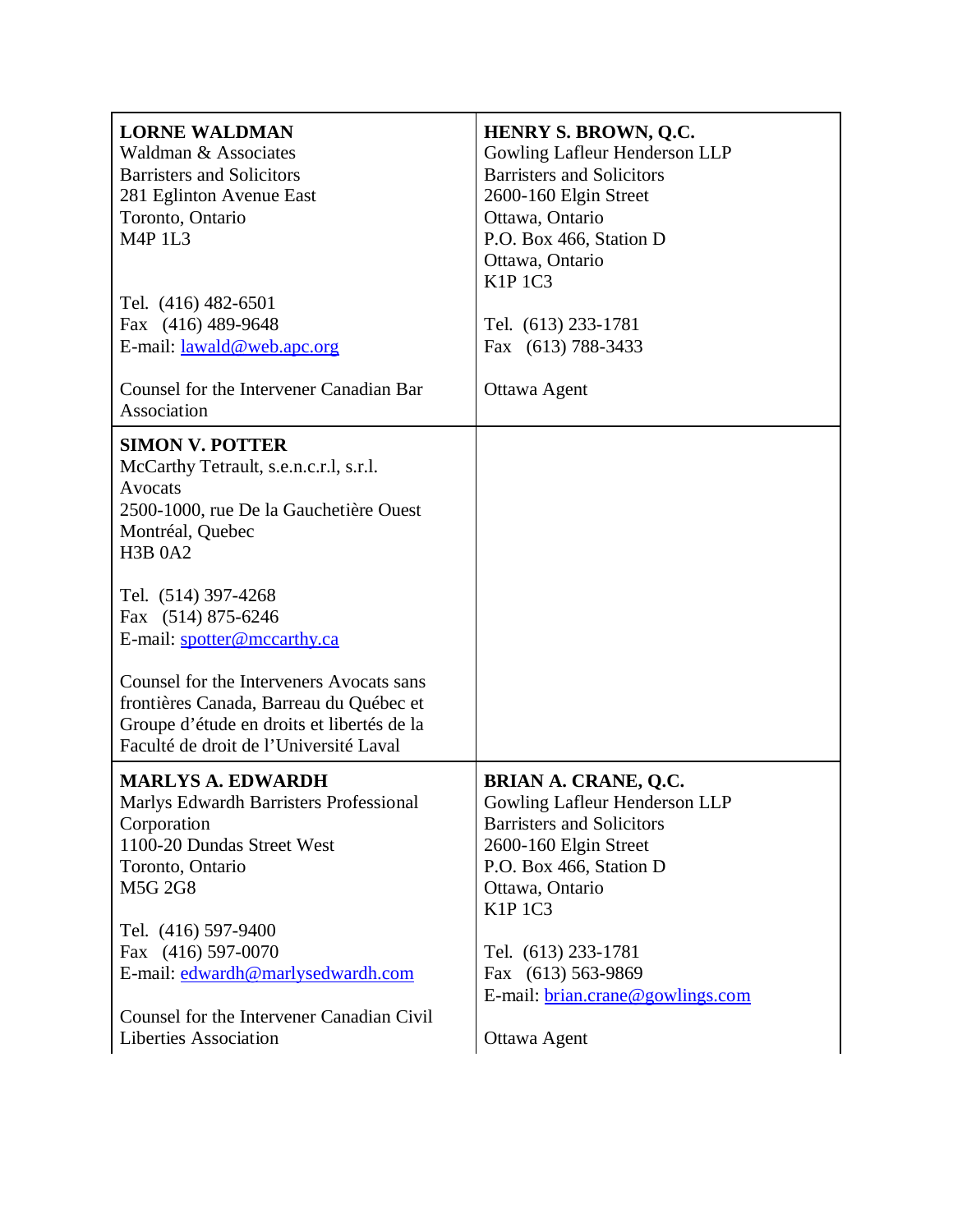| <b>DEAN PEROFF</b>                          | EUGEEN MEEHAN, Q.C.              |
|---------------------------------------------|----------------------------------|
| Amsterdam & Peroff                          | Lang Michener LLP                |
| <b>Barristers and Solicitors</b>            | <b>Barristers and Solicitors</b> |
| 35 Alvin Avenue                             | 300-50 O'Connor Street           |
| Toronto, Ontario                            | Ottawa, Ontario                  |
| <b>M4T 2A7</b>                              | K1P 6L2                          |
|                                             |                                  |
| Tel. (416) 367-4100                         | Tel. (613) 232-7171              |
| Fax (416) 367-0076                          | Fax (613) 232-3191               |
| E-mail: peroff@amperlaw.com                 | E-mail: emechan@langmichener.ca  |
|                                             |                                  |
| Counsel for the Intervener National Council | Ottawa Agent                     |
| for the Protection of Canadians Abroad      |                                  |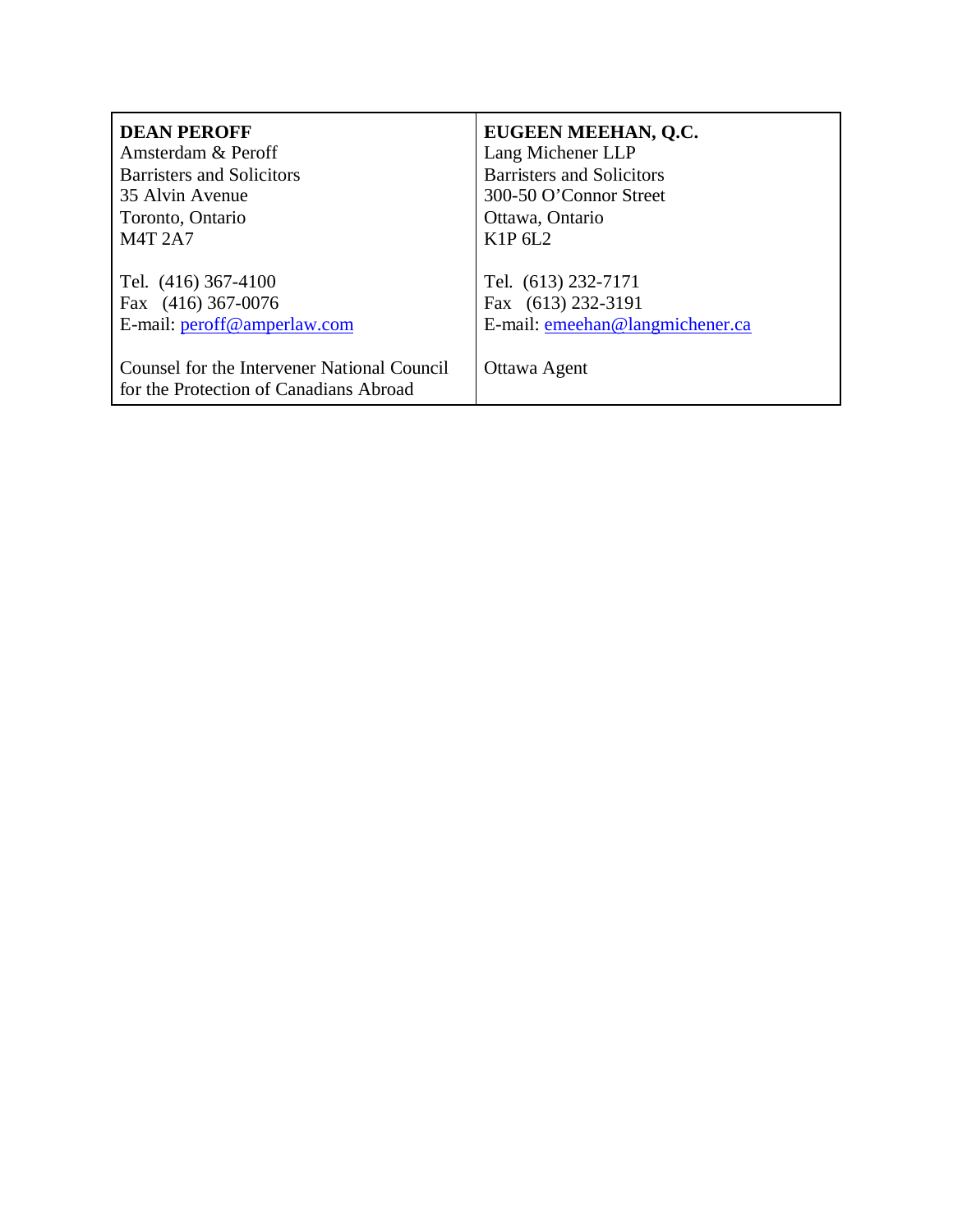## **TABLE OF CONTENTS**

| <b>PART</b> |    |    |                                                                                                                                     | <b>PAGE</b> |
|-------------|----|----|-------------------------------------------------------------------------------------------------------------------------------------|-------------|
| Part I      |    |    |                                                                                                                                     |             |
| Part II     |    |    |                                                                                                                                     |             |
| Part III    |    |    |                                                                                                                                     |             |
|             | A. |    | The conduct of Canadian Officials engaged the Charter and violated                                                                  |             |
|             |    | 1) |                                                                                                                                     |             |
|             |    | 2) | Canadian interviews of the Respondent, breached Khadr's s. 7<br>rights and violated the principles of fundamental justice 4         |             |
|             |    | 3) | S. 7 right to security of the person also includes right to seek<br>protection while abroad; denial of protect in this case did not |             |
|             |    |    |                                                                                                                                     |             |
| Part IV     |    |    |                                                                                                                                     |             |
| Part V      |    |    |                                                                                                                                     |             |
| Part VI     |    |    |                                                                                                                                     |             |
| Part VII    |    |    |                                                                                                                                     |             |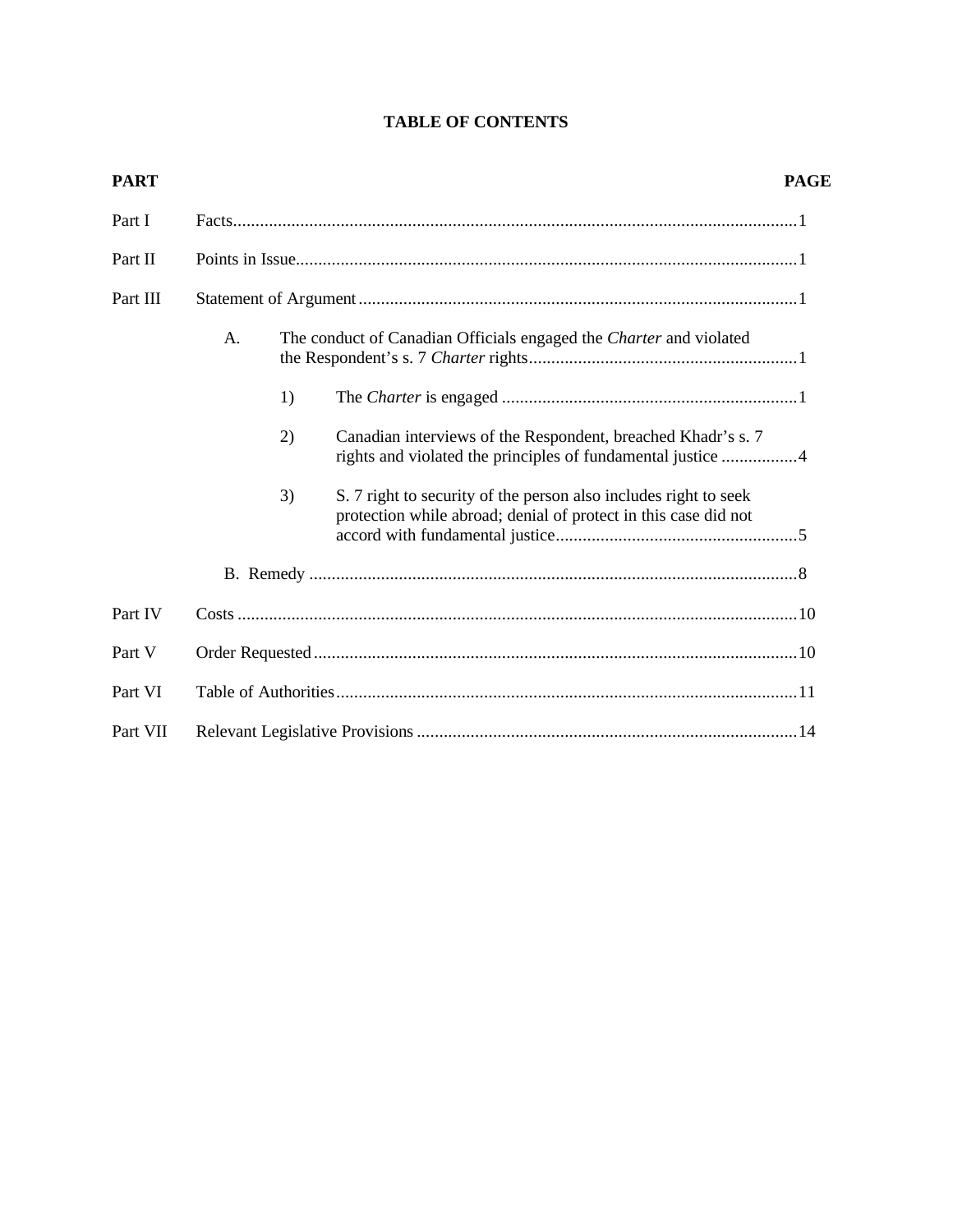#### **PART I – FACTS**

1. Human Rights Watch, the University of Toronto, Faculty of Law – International Human Rights Program, and The David Asper Centre for Constitutional Rights (collectively, "the Interveners") rely on the statement of facts in the Respondent's Factum.

### **PART II – POINTS IN ISSUE**

- 2. The issues in this appeal are:
	- a) Did the courts below err in finding that the Respondent's rights under s.7 of the Charter were breached?;<sup>1</sup> and
	- b) If such a breach occurred, was the remedy ordered by O'Reilly J. just and appropriate in the circumstances?

## **PART III - ARGUMENT**

## **A. The conduct of Canadian officials engaged the** *Charter* **and violated the Respondent's s.7** *Charter* **rights**

#### **1) The** *Charter* **is engaged**

3. In *R. v. Hape,* this Honourable Court held that the *Charter* will apply extraterritorially when Canada has failed to act in accordance with its international human rights law obligations.<sup>2</sup> In *Canada (Justice)* v. *Khadr*,<sup>3</sup> this Court held that the *Charter* applied to Canadian officials in their dealings with the Respondent while he has been detained at the Guantánamo Bay prison because of Canada's participation in a process that violated Canada's international human rights obligations. 4 The Interveners submit that in addition to the basis on which this Court found the *Charter* to apply in *Khadr 2008,* the decision of Canadian officials to interview the Respondent for intelligence or law-enforcement purposes with knowledge of his personal circumstances and of the conditions under which he has been detained (a matter not before the Court in *Khadr 2008*) further involved Canada in a process that violated Canada's international obligations and gives rise to additional *Charter*-based duties towards the Respondent.

<sup>&</sup>lt;sup>1</sup> While the Respondent also relies upon ss. 6 and 12 of the *Charter*, the Interveners limit their submissions to s.7 of the *Charter.*

<sup>2</sup> *R. v. Hape*, 2007 SCC 26, at paras. 51, 52 and 101, *per* LeBel J.

<sup>3</sup> *Canada (Justice) v. Khadr,* 2008 SCC 28 ("*Khadr 2008*").

<sup>4</sup> *Khadr 2008,* at para. 3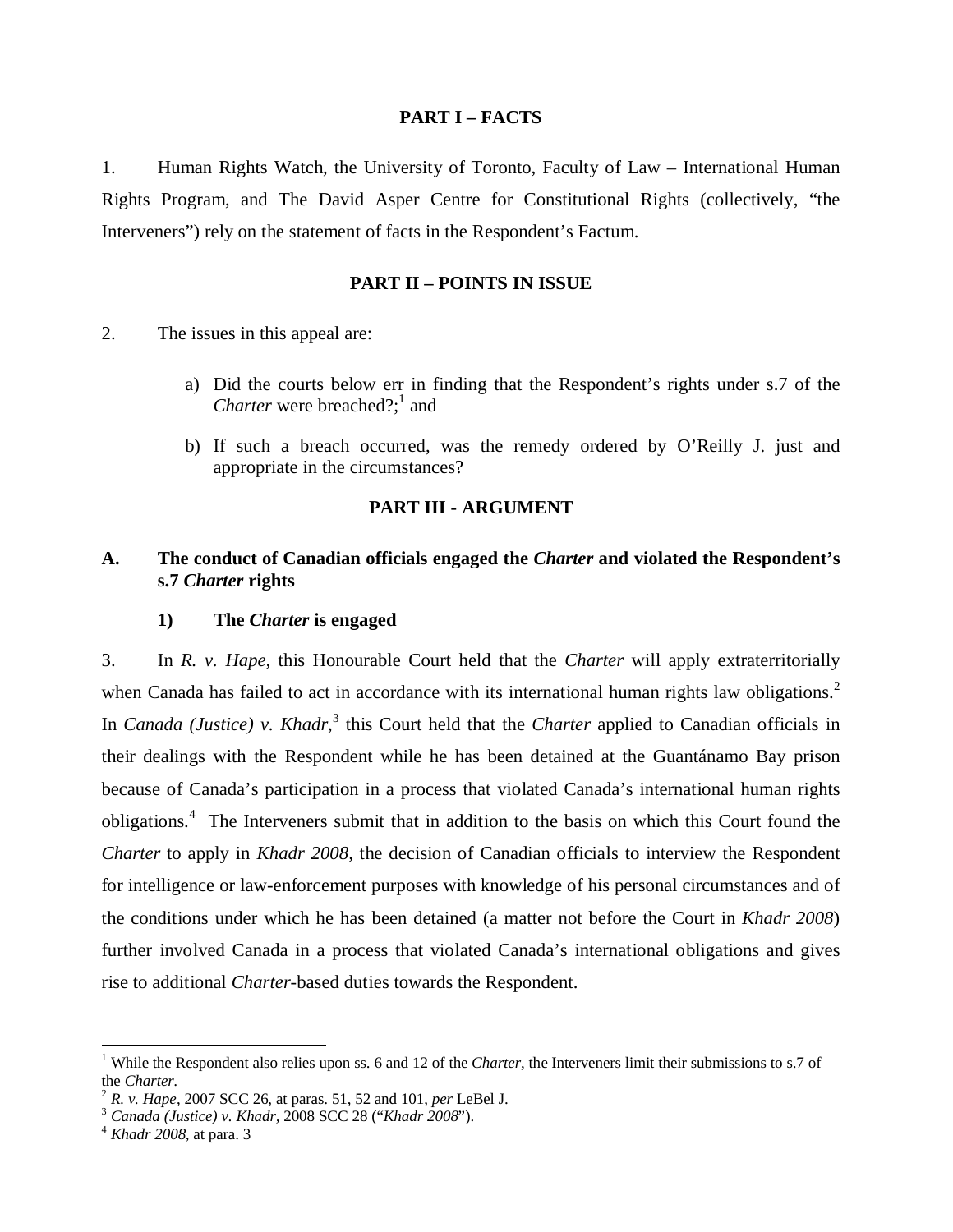4. In particular, the decision to interrogate a minor, held in prolonged, *incommunicado* detention without charge, in the absence of counsel or support, and with knowledge of prior abuse and mistreatment, breached Canada's international human rights obligations under the *Convention on the Rights of the Child* ("CRC"), the *International Covenant on Civil and Political Rights* ("ICCPR") and the *Convention Against Torture* ("CAT"), all of which Canada has ratified.

5. Contrary to the Appellants' submission that Canada's obligations under international human rights law are restricted to Canada's *de jure* territory, 5 the Interveners submit that despite the fact that the Respondent is outside Canadian territory and is under the control of another State, he remains a person under Canadian jurisdiction as this concept is understood in international human rights instruments. The International Court of Justice ("ICJ") has held that both the CRC and the ICCPR are capable of extraterritorial application, adopting the jurisprudence of the U.N. Human Rights Committee ("HRC") concerning the meaning of "jurisdiction".<sup>6</sup> The HRC has consistently held that a person can be within or subject to the jurisdiction of a state party to the human rights treaty even where the person is physically outside the territory of that state, where: (a) the person is a citizen of that state, and (b) the state through its agents takes positive actions which directly violate the person's treaty-guaranteed rights.<sup>7</sup> This jurisprudence applies equally to the concept of "within their jurisdiction" under the CRC. $8^{\circ}$ 

6. The geographical location of the conduct is irrelevant to Canada's obligations. There can be no doubt that, had the conduct of Canadian officials in question occurred in Canada in the same or similar circumstances, it would constitute a breach of the Respondent's rights under international human rights law. The HRC has observed that the State party concerned can be held accountable for violations of rights under the ICCPR which its agents commit upon the territory of another State. <sup>9</sup> As one leading commentator observed, when States parties "take actions on foreign territory that violate the rights of persons subject to their sovereign authority [such as

<sup>&</sup>lt;sup>5</sup> See the Appellants' factum at para. 55.

<sup>&</sup>lt;sup>6</sup> Legal Consequences of the Construction of a Wall in Occupied Palestinian Territory, Advisory Opinion, ICJ Reports, 2004 ("*ICJ Wall Case*")*.*

<sup>7</sup> See *Celiberti de Casariego v. Uruguay*, No. 56/1979; *Varela Nunez v Uruguay*, No. 108/1981; *Samuel Lichtensztejn v Uruguay*, No. 77/1980; *Pereira Montero v Uruguay*, No. 106/1981. In all of these cases, the victim suffered the violation at the hands of Uruguayan state agents, but was not in the territory of Uruguay nor necessarily in the custody or control of Uruguayan agents.

<sup>8</sup> *ICJ Wall Case*, at para. 113.

<sup>9</sup> *Lopez Burgos v. Uruguay*, No. 52/1979, para. 12.3; approved in the *ICJ Wall Case*, see para. 109.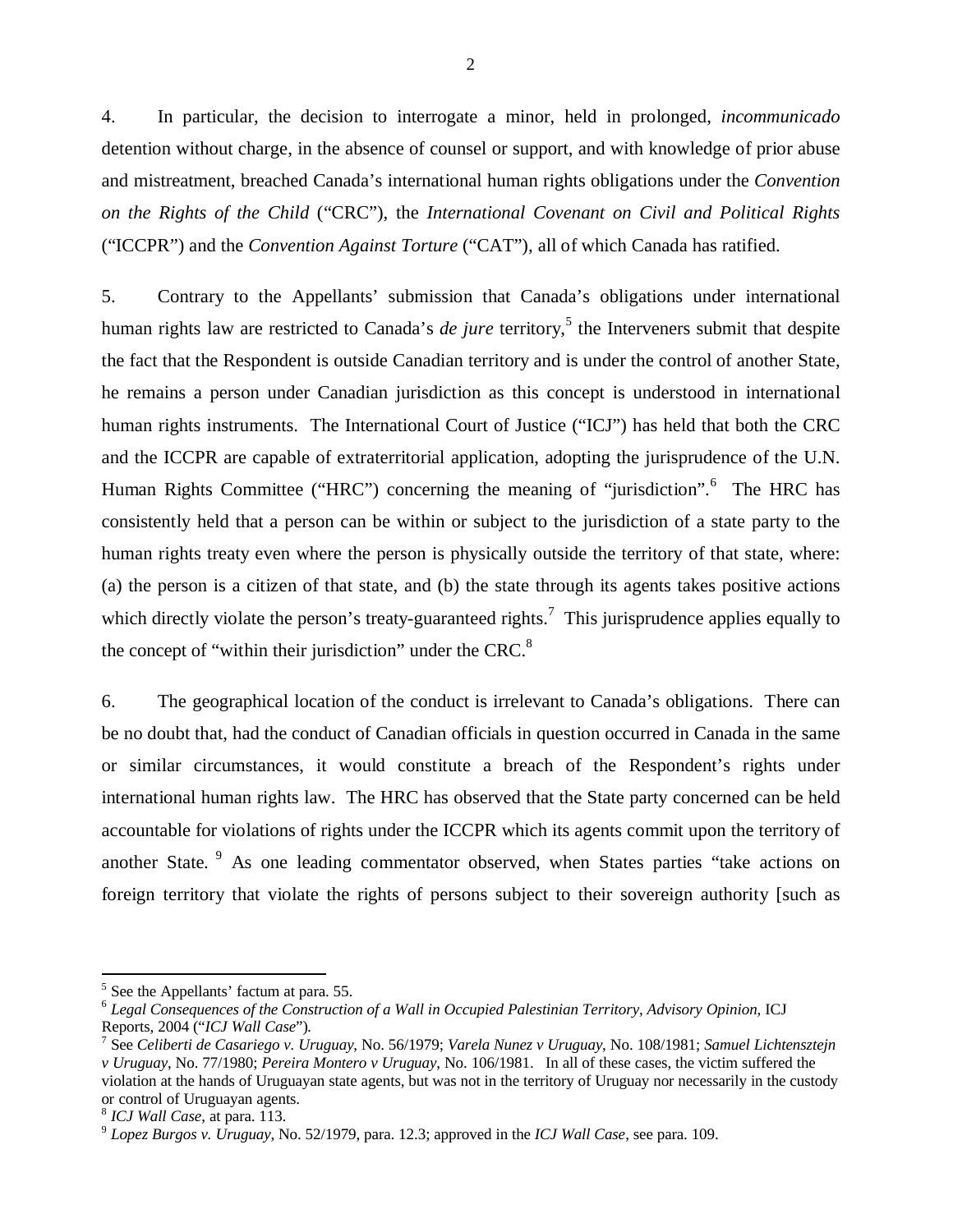nationals], it would be contrary to the purpose of the Covenant if they could not be held responsible."<sup>10</sup>

7. While interviewing a Canadian citizen held abroad under a violative process may not constitute participation in that process by Canadian officials, $11$  it is submitted that the purpose of the interview is critical to whether the conduct constitutes participation. Here, Canada was not protecting the Respondent's welfare but rather set out to interrogate him for law enforcement and intelligence-gathering purposes. In doing so, Canada violated its obligation to respect the Respondent's rights under the ICCPR and the CRC by, *inter alia,* questioning him when he could not exercise his right to legal assistance<sup>12</sup> and could not exercise his right not to be compelled to confess guilt or give testimony.<sup>13</sup> Article  $40(2)(b)(iv)$  of the CRC protects a child's right not to be compelled to give testimony or otherwise incriminate him or herself by making a statement in interrogation.<sup>14</sup> In the context of children, 'compelled' is to be be given a broad reading, taking into account the impact of age, development, length of interrogation, fear and lack of understanding on the vulnerability of children.<sup>15</sup>

8. The abusive treatment to which the US authorities subjected the Respondent, including in the three weeks leading up to the March 2004 interrogation, amounts to at least cruel, inhuman or degrading treatment within the meaning of ICCPR Art 7, CRC Art 37(a) and CAT Art 16. Combined with other serious and credible allegations of psychological and physical mistreatment, the mistreatment may contribute to a finding that the Respondent has been tortured (particularly taking into account his age at the time).<sup>16</sup> The Respondent's treatment before the interview was meant to overbear his will and make him amenable to interrogation, which suited the objectives of both the Americans and the Canadians. When used in combination with prolonged detention and solitary confinement (to which the Respondent was subjected after the March 2004 interview with the Canadian official with a view to further interviews afterwards), sleep deprivation amounts to

<sup>&</sup>lt;sup>10</sup> M. Nowak, *CCPR Commentary*, 2<sup>nd</sup> edition, Kiel: NP Engel, 2005, at p. 44 ("Nowak Commentary").

<sup>11</sup>*Khadr 2008,* at para. 27.

<sup>&</sup>lt;sup>12</sup> CRC, Art.  $40(2)(b)(iv)$ ; ICCPR, Art. 14(3)(d)

<sup>&</sup>lt;sup>13</sup> CRC, Art.  $40(2)(b)(iv)$ ; ICCPR, Art.  $14(3)(g)$ )

 $14$  This applies irrespective of whether Khadr had been charged at the time of the interviews. The allegations that he infringed penal law is sufficient: CRC, Art. 40(1).

<sup>&</sup>lt;sup>15</sup> Committee on the Rights of the Child, *General Comment No. 10, Children's Rights in Juvenile Justice* (44<sup>th</sup> session, 2007), U.N. Doc. CRC/C/GC/10 (2007), at para. 57.

<sup>16</sup> See *Selmouni v. France*, ECHR Application No. 00025803/94, paras. 91-105. In *Bacha v. Obama*, 2009 WL 2149949 (D.D.C. 17 July 2009), the U.S. District Court upheld allegations by a Guantanamo detainee that he was subjected to torture in order to make statements while in Guantanamo, and ordered that all such statements by suppressed.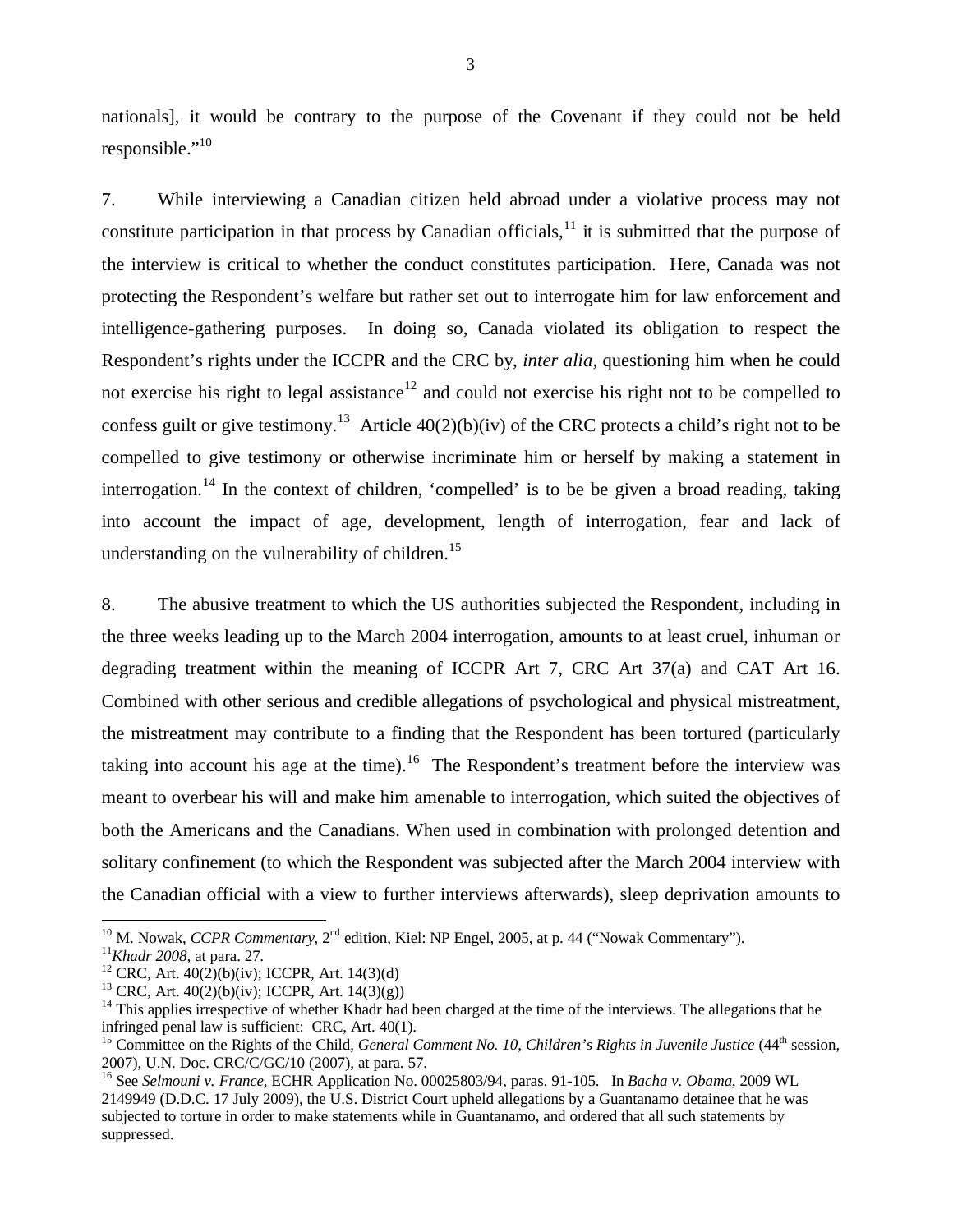inhumane treatment.<sup>17</sup> Sleep deprivation can also amount to torture, when the age, health, and physical vulnerabilities of the detainee are taken into account.<sup>18</sup>

9. The circumstances in Guantanamo Bay created an 'atmosphere of oppression' for the Respondent independently of any specific interrogation methods. After his battlefield capture, the Respondent was not accorded a determination by a "competent tribunal" under Article 5 of the Third Geneva Convention as to his proper status or otherwise held in conformity with the Geneva Conventions and customary laws of armed conflict.<sup>19</sup> He was also held in violation of international human rights law: since age fifteen for fourteen months without charge; without independent review of the legality of his detention; with no access to counsel of any kind and with no contact with his family; and without regard to his status as a minor. Each of these circumstances constituted a violation by the US of the Respondent's rights under the ICCPR and/or the CRC. $^{20}$  These conditions were well-known.

10. In summary, by participating in a detention regime that contravened Canada's international human rights obligations when they chose to interview the Respondent with knowledge that US officials had subjected him to cruel, inhuman or degrading treatment for the purpose of making him "more amenable" to providing information, and against a background of information concerning the prevailing conditions of detention at the Guantánamo Bay prison*,* Canadian officials violated Canada's binding human rights treaty obligations and thereby engaged the *Charter*. Their actions made them complicit<sup>21</sup> in a rights-violative regime and abetted ongoing violations of the Respondent's human rights.

## **2. Canadian interviews of the Respondent breached Khadr's s.7 rights and violated the principles of fundamental justice**

11. It is submitted that the very same conduct which triggered the application of the *Charter*, including the use of cruel, inhuman or degrading treatment to extract information, and the failure

<sup>17</sup> Committee Against Torture, *Concluding Observations on Israel*, A/57/44, 2000, para. 4(a)(ii).

<sup>18</sup> Committee Against Torture, *Concluding Observations on the Republic of Korea*, A/52/44, 1996, para. 56; *Selmouni v. France*, *supra*, paras. 100-105 (noting the significance of cumulative acts); *Bacha v. Obama*, *supra*.

<sup>&</sup>lt;sup>19</sup> Geneva Convention (Third), Relative to the Treatment of Prisoners of War, 75 U.N.T.S. 135, Can. T.S. 1965 No. 20, Art. 5; *Geneva Convention (Fourth), Relative to the Protection of Civilian Persons in Time of War*, 75 U.N.T.S. 287, Can. T.S. 1965 No. 20, Art 78; Common Article 3 of the *Geneva Conventions*.

<sup>20</sup> CRC, Art. 37(b); ICCPR Art. 9(1); ICCPR Art. 9(4); ICCPR Art. 10(1); CRC, Art. 37(d).

<sup>21</sup> House of Lords and House of Commons Joint Committee on Human Rights, *Allegations of UK Complicity in Torture*, 21 July 2009, para. 35.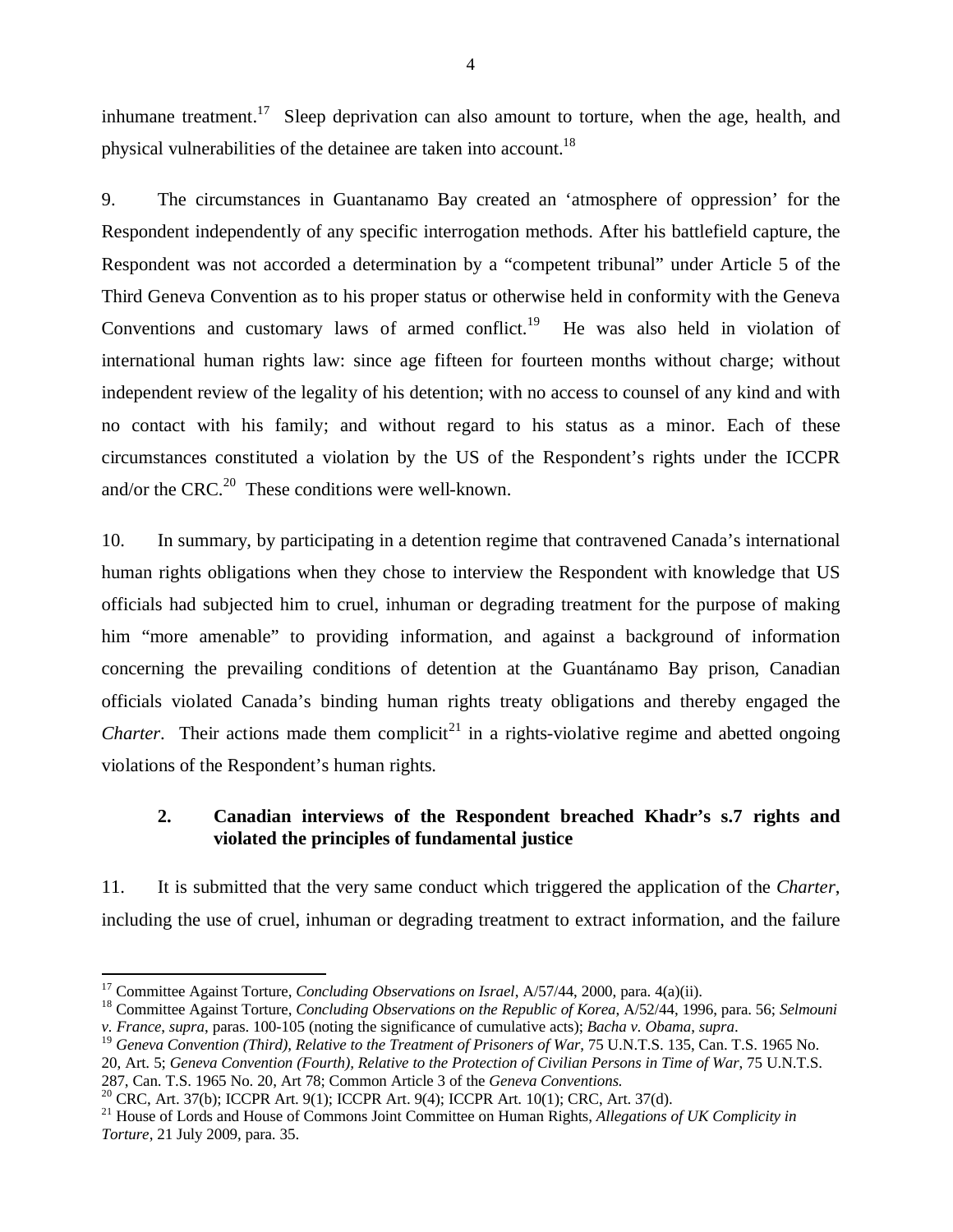to respect the Respondent's privilege against self-incrimination and right to legal assistance as a child violated the Respondent's rights guaranteed by s.7 of the *Charter.* For example, statements extracted amidst an 'atmosphere of oppression' breach the "right of the detained person to make a meaningful choice whether or not to speak to state authorities."<sup>22</sup> In Canadian jurisprudence, indicia of an atmosphere of oppression include depriving the suspect of food, clothing, water, sleep, or medical attention; denying access to counsel; and prolonged, excessively aggressive or intimidating questioning.<sup>23</sup> While Canadian officials are not primarily responsible for the deprivation of liberty and security of the person occasioned by the Respondent's detention and treatment, they became complicit in these deprivations because of their decision to interview him and take advantage of his grave predicament. Further, the record suggests that this decision may itself have had direct, adverse effects on the quality of that detention.

## **3. Section 7 right to security of person also includes right to seek protection while abroad; denial of protection in this case did not accord with fundamental justice**

12. Canada's violation of s. 7 of the *Charter* also stems from its continuing inaction. Canada has failed to take reasonable steps within its power to remedy the abuse suffered by the Respondent and protect him from the ongoing consequences of the abusive regime in which it participated. This inaction deprives the Respondent of liberty and security of the person. It is submitted that in the circumstances of this case, fundamental justice includes an obligation to take the reasonable step of requesting his repatriation.

13. The Respondent's right to security of the person entails the right to seek Canada's protection in the form of a request for repatriation by Canada. This right is codified by s. 10 of the *DFAIT Act*. <sup>24</sup> Canada's exercise of discretion in responding to the Respondent's plea is constrained by the principles of fundamental justice. The Interveners submit that Canada's inaction in refusing to accede to this request violates the principles of fundamental justice.

14. A crucial factor in evaluating Canada's *Charter* obligations toward the Respondent is the fact that he is a Canadian citizen. All of Canada's dealings with the Respondent since his detention have been based on this relationship. Canada's actions and inaction in respect of the

<sup>22</sup> *R. v. Singh*, 2007 SCC 48.

<sup>23</sup> *R. v. Oickle*, [2000] 2 S.C.R. 3.

<sup>24</sup> *Department of Foreign Affairs and International Trade Act*, R.S.C. 1985, c. E-22, ("*DFAIT Act*"), s.10.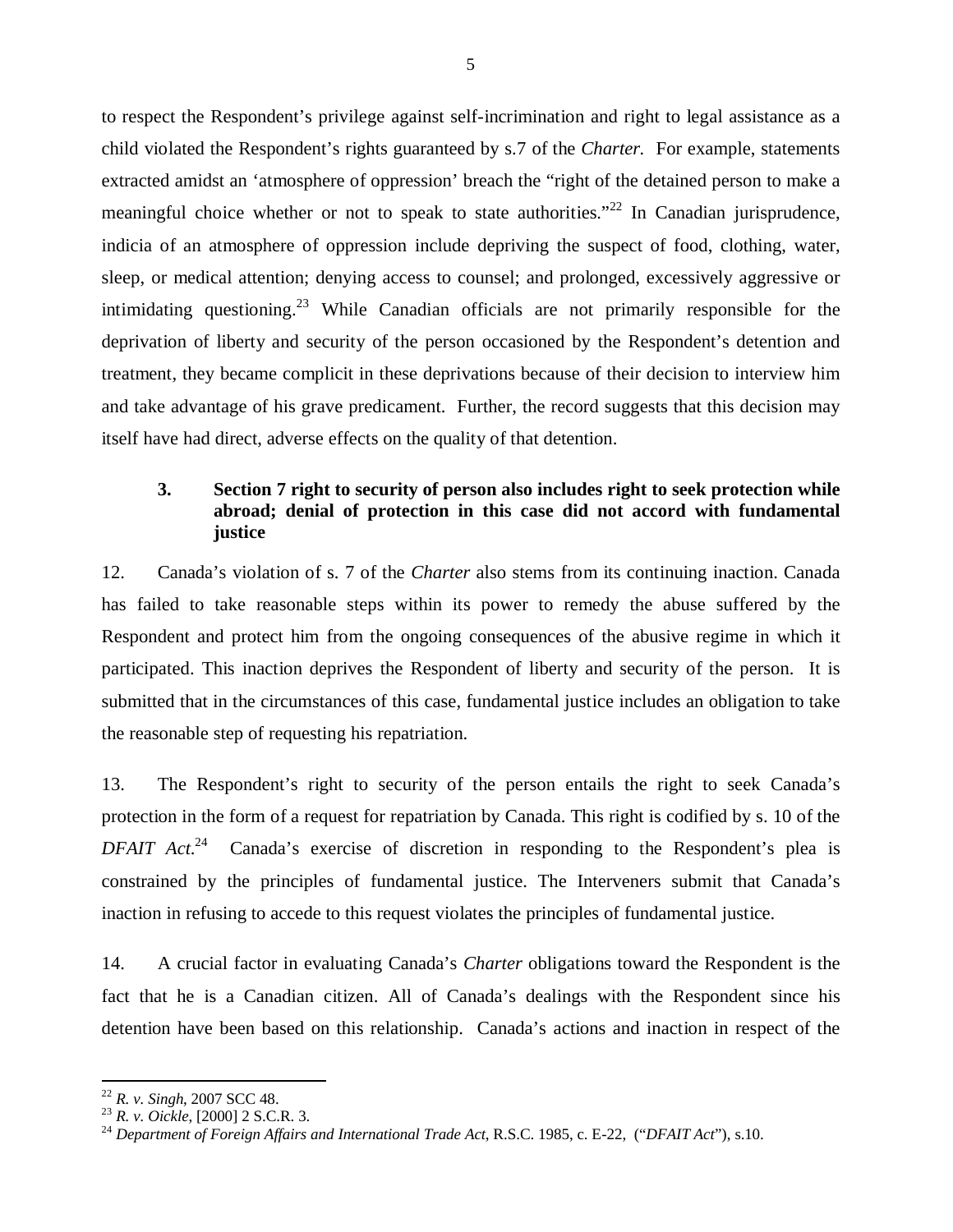Respondent are equally episodes in an ongoing and uninterrupted exercise of nationality jurisdiction over him arising from his relationship to Canada *qua* citizen.

15. To the extent that s. 7 *Charter* obligations are to be interpreted consistently with Canada's human rights obligations, the human rights principle of the duty to ensure is a relevant source of interpretation and content. The duty to ensure, explicitly stipulated in the ICCPR and CRC, entails a duty to take **reasonable and appropriate positive steps** to protect a person within jurisdiction from human rights violations at the hands of third parties.<sup>25</sup> Under human rights principles, Canada continues to owe him a duty to ensure,  $^{26}$  even though the content of this duty may be more limited because he is outside Canadian territory. In particular, Articles 3 and 39 of the CRC require a state to act in a child's best interests and to take appropriate steps to ensure the reintegration and rehabilitation of children who have been subjected to torture or cruel, inhuman or degrading treatment.

16. In *Ilascu v Moldova*, the European Court of Human Rights held that the obligation "to secure" (an equivalent concept in the European Convention) the rights of persons within jurisdiction required the State "to endeavour, with all the legal and diplomatic means available to it vis-à-vis foreign states and international organizations, to continue to guarantee the enjoyment of rights and freedoms defined" in the treaty.<sup>27</sup> This duty persisted even though the applicants were outside the control of the Moldovan government.

17. In *Boumedienne v Bosnia Herzegovina*, the applicants' claim alleging a violation by Bosnia of the obligation to secure was dismissed as unfounded precisely because the court found that Bosnia had made repeated interventions *vis-à-vis* the US authorities and "thereby **demonstrated their unequivocal commitment to repatriating the applicants** [from Guantanamo]".<sup>28</sup> The court concluded that "Bosnia Herzegovina can be considered to **taking all possible steps** to protect the basic rights of the applicants," who were detained in Guantanamo Bay.<sup>29</sup> "All possible steps" to protect the applicants included a request to repatriate them and removing all internal obstacles to their return.

<sup>25</sup> Nowak Commentary, pp. 37-41.

<sup>26</sup> ICCPR, Art. 2; CRC, Art. 1.

<sup>27</sup> *Ilascu and Others v Moldova and Russia*, Application No. 48787/99, 8 July 2004, para. 317.

<sup>28</sup> *Boumediene and Others v. Bosnia Herzegovina*, Application No. 38703/06, 18 November 2006.

 $^{29}$  *Ibid*, paras 63, 65, 67 (emphasis added).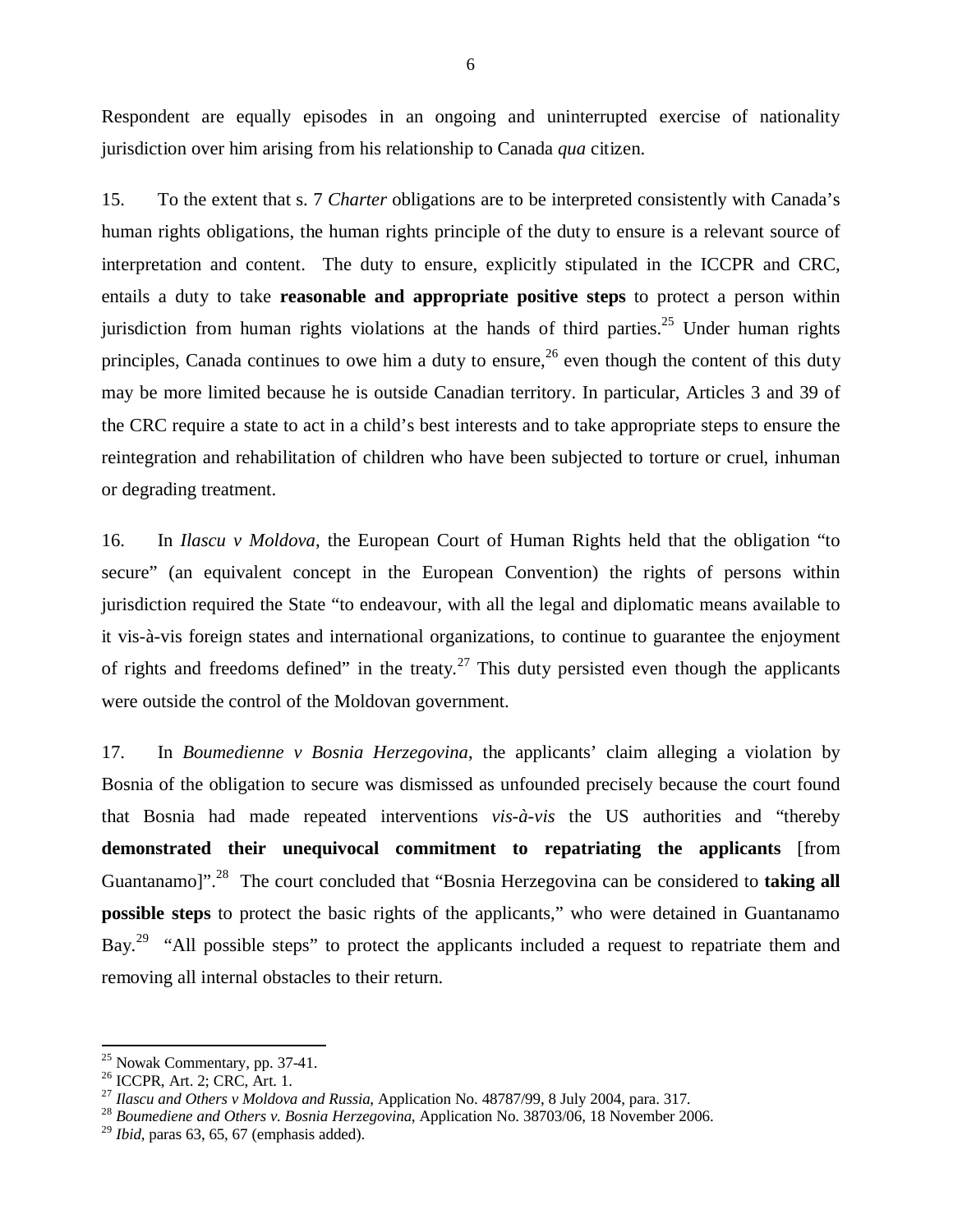18. In addition, the broader principles of sovereignty (consistent with international human rights law) require that a state to protect persons within jurisdiction from third-party violations. The common law acknowledged a duty of sovereigns to protect their citizens as early as  $1608$ .<sup>30</sup> This duty is operationalized through, *inter alia*, systems of criminal justice, the constitutional entrenchment of rights (including the *Charter*) and the ratification by states of supranational and international human rights instruments. The duty is presupposed by the international refugee regime, which this Court has described as "a back-up to the protection one expects from the state of which an individual is a national."<sup>31</sup> The obligation to protect persons within jurisdiction against violations at the hands of others is also presupposed by this Court's jurisprudence on the obligation to seek assurances against the death penalty in the extradition context.<sup>32</sup>

19. The duty is not extinguished when a citizen is outside the state's territorial jurisdiction. The scope and content of the duty to protect may be circumscribed, but is not eliminated, by the territorial jurisdiction exercised over the citizen by another state.

20. It is submitted that it is contrary to the principles of international legal interpretation, and Art. 73 and the preamble to the *Vienna Convention on Consular Relations,* to argue, as the Appellants do, that the absence of a general right to diplomatic protection in the VCCR (which is not a human rights instrument) precludes a remedy of requesting repatriation for breach of the ICCPR or the CRC (which are human rights instruments).<sup>33</sup>

21. The exercise of discretion under the *DFAIT Act* in relation to the Respondent must accord with the principle of fundamental justice that states owe a duty of protection toward citizens abroad. Whatever discretion accrues to the Minister under the *DFAIT Act* in determining whether protection is required and what steps protection requires, complicity in the violation of the Respondent's international human rights by the United States, and direct violation of his international human rights in the course of the interviews, cannot be a lawful exercise of that

<sup>&</sup>lt;sup>30</sup> "But between the Sovereign and the subject there is without comparison a higher and greater connexion: for as the subject oweth to the King his true and faithful ligeance and obedience, so the Sovereign is to govern and protect his subjects": *Calvin's Case*, 7 Coke Report 1a, 77 ER 377 (1608).

<sup>&</sup>lt;sup>31</sup> Canada v. Ward, [1993] 2 SCR 689. The Court ruled that state protection included both refraining from persecution and protecting the individual from persecution by third parties.

<sup>32</sup> *United States v. Burns*, 2001 SCC 7.

<sup>33</sup> The preamble of the *Vienna Convention on Consular Relations* ("VCCR") indicates that the VCCR is not intended to be read as a human rights instrument. Art. 73 sets out the relationship between the VCCR and other international agreements, further indicating that the VCCR is not a human rights instrument.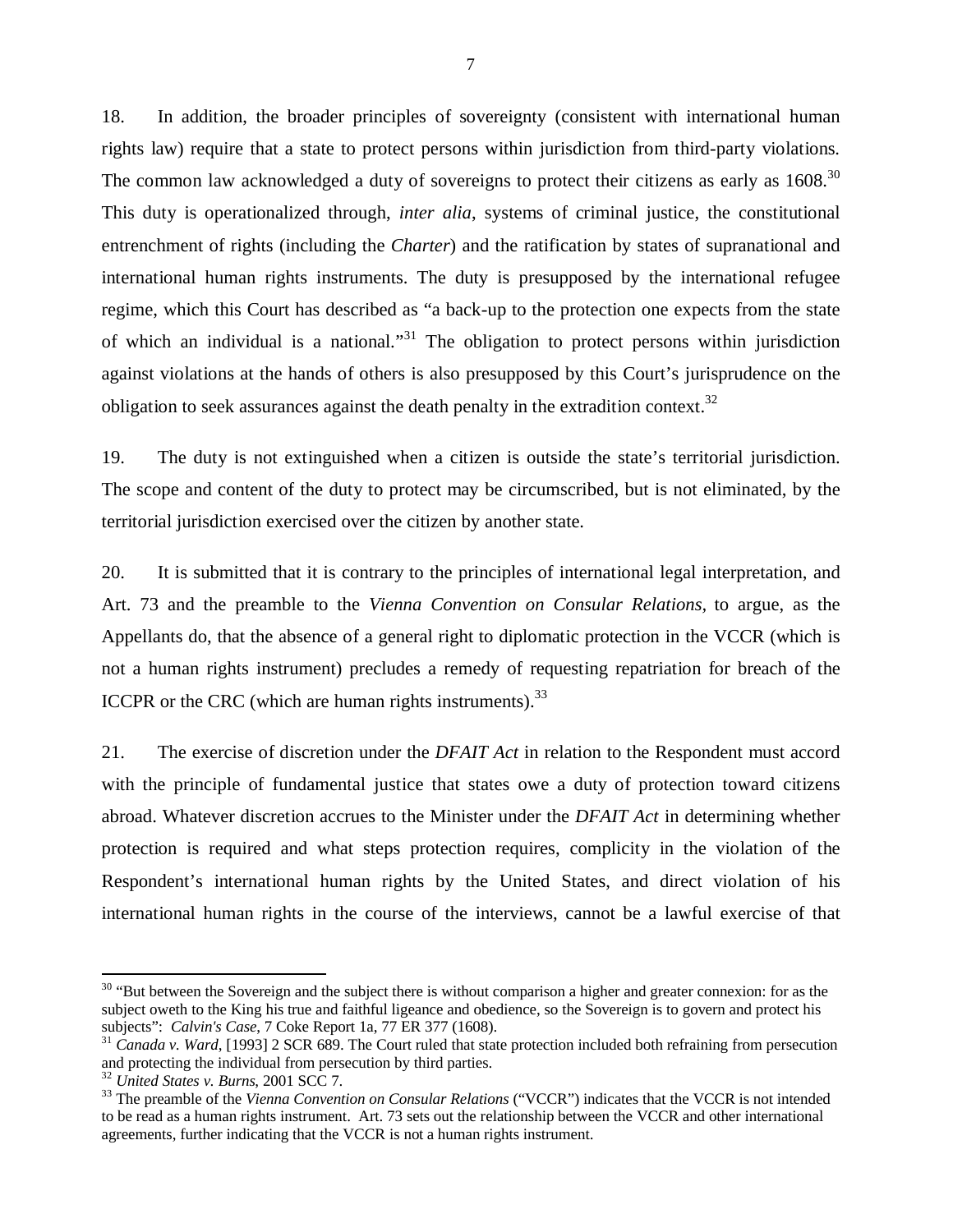discretion. This complicity persists as long as Canada fails to exercise its discretion to seek the Respondent's repatriation.

22. Only Canada can request the Respondent's repatriation. Canada's refusal to make this request prolongs Canada's complicity and makes the inaction a contributing factor in the ongoing rights deprivations.<sup>34</sup> Notably, a request for repatriation was the determining factor in the cessation of ongoing rights deprivations of detainees who were citizens or permanent residents of other Western states.

### **B. Remedy**

23. The meaningful protection of *Charter* rights may in some cases require the introduction of novel remedies. Section 24(1) of the *Charter* must be interpreted broadly and liberally.<sup>35</sup> In *Nelles v. Ontario,* Lamer J. (as he then was) observed that "[t]o create a right without a remedy is antithetical to one of the purposes of the *Charter* which surely is to allow courts to fashion remedies when constitutional infringements occur."<sup>36</sup> When crafting a remedy under s. 24(1) of the *Charter* for breaches of fundamental rights, trial judges have a broad discretion to order flexible and creative remedies.  $37$  A purposive approach to remedies requires the remedies be responsive and effective.<sup>38</sup> It is submitted that Canada's international human rights obligations and the remedial principles that have developed under international law provide valuable guidance in the fashioning of an appropriate and just remedy under s.24(1) of the *Charter* in the circumstances of this case. 39

24. A state acting in violation of its international obligations has an indisputable obligation to provide reparations. Return to Canada would be an essential aspect of an effective remedy for the violations suffered by the Respondent, taking into account Canada's obligations under CRC Article 39 to ensure his rehabilitation as a victim of torture or inhumane treatment. The concept of "remedy" in international human rights law is broad. It entails an obligation of restitution, "which includes, as appropriate: restoration of liberty, enjoyment of human rights, identity, family life and

<sup>34</sup> *Suresh v. Canada (Minister of Citizenship and Immigration),* 2002 SCC 1, at paras. 52-55.

<sup>35</sup> *R. v. Taillefer*, [2003] 3 S.C.R. 307 at para. 127; *R. v. Mills*, [1986] 1 S.C.R. 863, at para. 279, *per* McIntyre; cited with approval in *Doucet-Boudreau v. Nova Scotia (Department of Education)*, 2003 SCC 62.

<sup>36</sup> *Nelles v. Ontario,* [1989] 2 S.C.R. 170, at para. 50.

<sup>37</sup> *Québec (Commission des droits de la personne & des droits de lajeunesse) c. Montréal (Communauté urbaine),* [2004] 1 S.C.R. 789, at para. 26, citing *Doucet-Broudreau v. Nova Scotia, supra.*

<sup>38</sup> *Doucet-Boudreau v. Nova Scotia,* [2003] 3 S.C.R. 3, at para. 25.

<sup>39</sup> *R. v. Mill*s, *supra*, *per* Lamer J., at para. 28.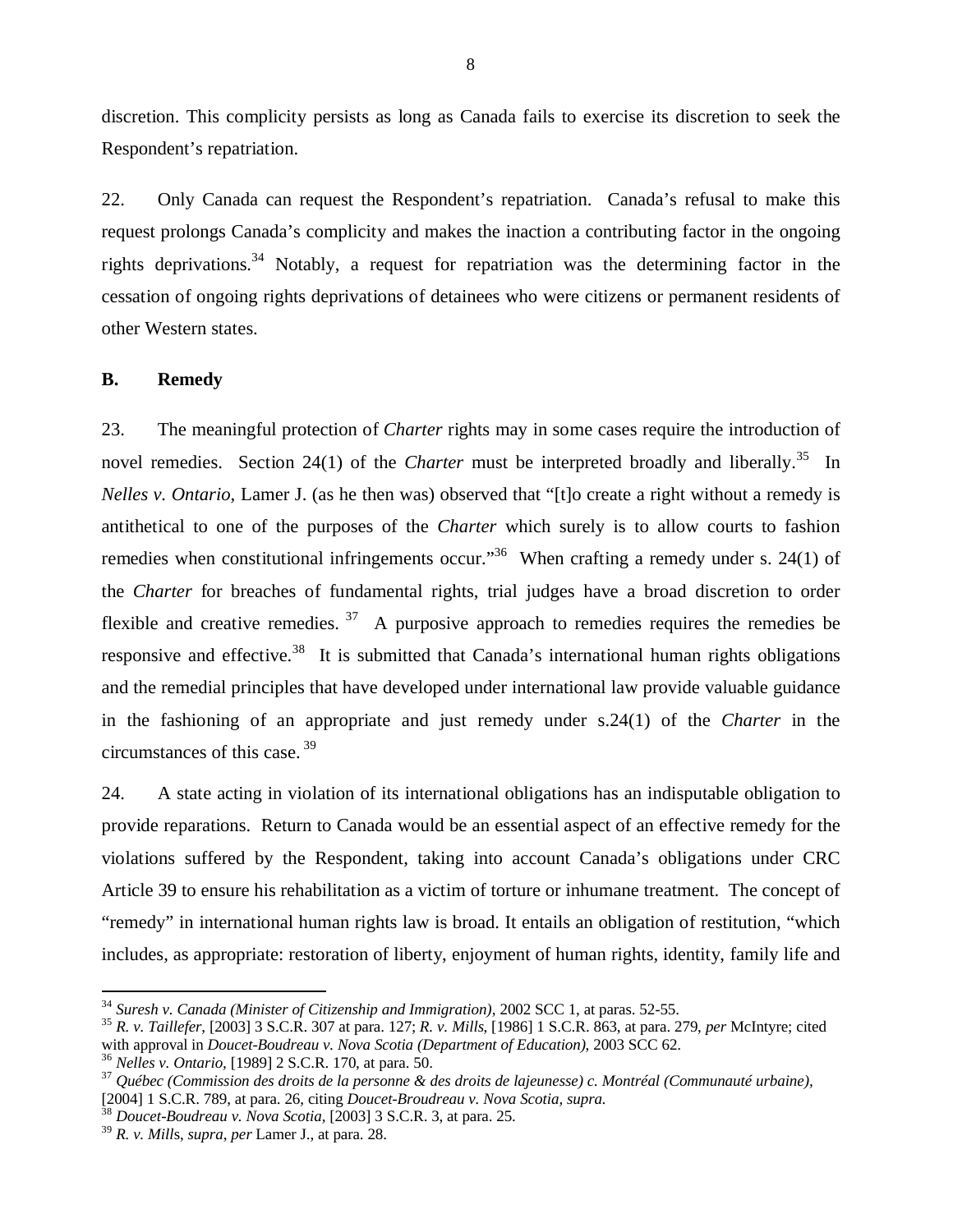citizenship, return to one's place of residence, restoration of employment and return of property."<sup>40</sup> It is submitted that similar principles should inform the crafting of an appropriate and just remedy under s. 24(1) of the *Charter* in the circumstances of the case at bar.

25. Cessation of ongoing violations is an essential aspect of an effective remedy under international human rights law. The severity and duration of the violations of the Respondent's human rights as well as the real possibility of future rights violations should be taken into account in formulating a remedy. Importantly, any trial by a military commission would itself amount to a continuing human rights violation, compounding earlier violations.

26. International criminal jurisprudence and Canadian constitutional case law support the contention that the most appropriate remedy for pre-trial rights violations of the magnitude experienced by the Respondent would be a stay of proceedings. International criminal tribunals have consistently held that where a defendant has suffered serious mistreatment and other pre-trial rights violations, an effective remedy will include a stay of proceedings or a decline of jurisdiction unless the prejudice to the fairness of his or her trial can be remedied. $41$  This jurisprudence is also consistent with the Canadian jurisprudence on stays of proceedings, which recognize that while granting a stay is a drastic remedy, they are appropriate and just when necessary to prevent the perpetuation of unfairness in a trial or to disassociate the state from an abuse of process.<sup>42</sup>

27. The fact that Canadian courts lack the territorial jurisdiction to order a stay of proceedings does not terminate the remedial inquiry, but rather invites consideration of whether some other remedy may be the functional equivalent of a stay. It is submitted that a formal, good faith, request for the Respondent's repatriation is the functional equivalent of a stay of proceedings in the highly unusual circumstances of this case. If the request is granted, it will bring an end to a process that

<sup>41</sup> *Prosecutor v. Guek Eav Kaing, a.k.a. Duch*, No: 001/18-07-2007-ECC-OCIJ, *Decision on Appeal Against Provisional Detention Order of Kaing Guek Eav a.k.a. 'Duch'* , 3 December 2007; *Prosecutor v. Thomas Lubanga Dyilo*, No: ICC-01/04-01/06, *Decision on Defence Challenge To the Jurisdiction of the Court pursuant to article 19 (2)(a) of the Statute* (3 October 2006); *Prosecutor v. Thomas Lubanga Dyilo*, No: ICC-01/04-01/06, *Judgment on the appeal of the Prosecutor against the decision of Trial Chamber 1 entitled "Decision on the release of Thomas Lubanga Dyilo"* (21 October 2008) at para. 36; *Prosecutor v. Thomas Lubanga Dyilo*, No: ICC-01/04-01/06, *Judgment on the appeal of the Prosecutor against the decision of Trial Chamber 1 entitled "Decision on the release of Thomas Lubanga Dyilo"* (21 October 2008); *Prosecutor v. Kondewa*, No. SCSL-2004-14-AR72(E), *Decision on Lack of Jurisdiction/ Abuse of Process: Amnesty Provided by Lomé Accord* (25 May 2004); *Barayagwiza v. Prosecutor*, No. ICTR-97-19-AR72, *Decision* (3 November 1999).

<sup>40</sup> *UN Basic Principles on the Right to a Remedy and Reparation for Victims of Gross Violations of International Human Rights Law*, UN Doc. E/CN.4/RES/2005/35, GA Res 60/147, Principle 19 [emphasis added].

<sup>42</sup> *R. v. O'Connor*, [1995] 4 S.C.R. 411, at para. 82; *R. v. Regan*, 2002 SCC 12; *Charkaoui v. Canada (Citizenship and Immigration)*, 2008 SCC 38; *R. v. La*, [1997] 2 S.C.R. 680, at para. 23.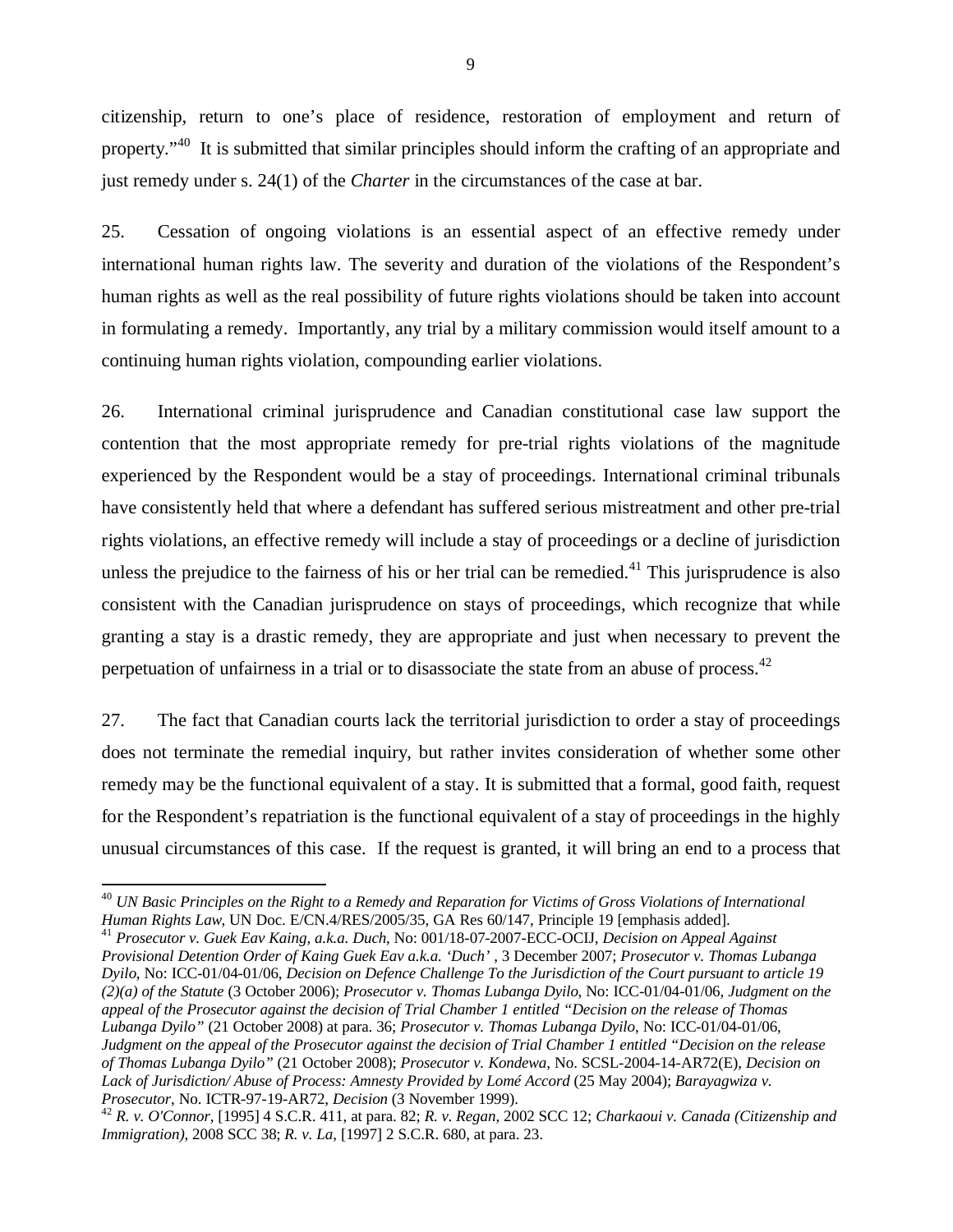has entailed numerous violations of rights protected under international law and will be a responsive and effective remedy for Canada's own involvement in that process. The obligation under the *Charter* to make such a request flows directly from the decision to participate in the rights violations. By contributing to the harm, Canada assumed an obligation to make reparations. A request for repatriation is the only available remedy. Such a representation would be within the "reasonable steps" required under the obligation to ensure rights protected by the ICCPR and CRC. Under international law, Canada is free to make this request; to do so would not offend any other state's sovereignty or the rules of international comity.

28. The remedy of requesting repatriation has the potential to mitigate the effects of Canada's direct violation of the Respondent's *Charter* rights and Canada's participation in the US violation of his international human rights. These effects remain unaddressed by the remedy of disclosure ordered by this Honourable Court in *Khadr 2008* on the basis of a different though related *Charter* violation.

29. Finally, this additional remedy recognizes and affirms Canada's jurisdiction over the Respondent *qua* citizen. Repatriation would restore to the Respondent the rights protection that is available within Canada to citizens and others protected under Canadian law. While it is not necessary to rely on s. 6(1) of the *Charter* directly, taking a purposive approach to the s.24(1) remedy reinforces the important idea embedded in s.6(1) that the right of a citizen to enter Canada itself includes a remedial aspect insofar as re-entry to Canadian territory is a critical means by which citizens can secure access the full and ongoing protection of their country of citizenship.

#### **PART IV -- COSTS**

30. The Interveners do not seek costs.

#### **PART V – ORDER REQUESTED**

31. The Interveners take no position on the disposition of the appeal.

## **ALL OF WHICH IS RESPECTFULLY SUBMITTED**.

**DATED: October 19, 2009**

John Norris / Audrey Macklin / Brydie Bethell Counsel for the Interveners

\_\_\_\_\_\_\_\_\_\_\_\_\_\_\_\_\_\_\_\_\_\_\_\_\_\_\_\_\_\_\_\_\_\_\_\_\_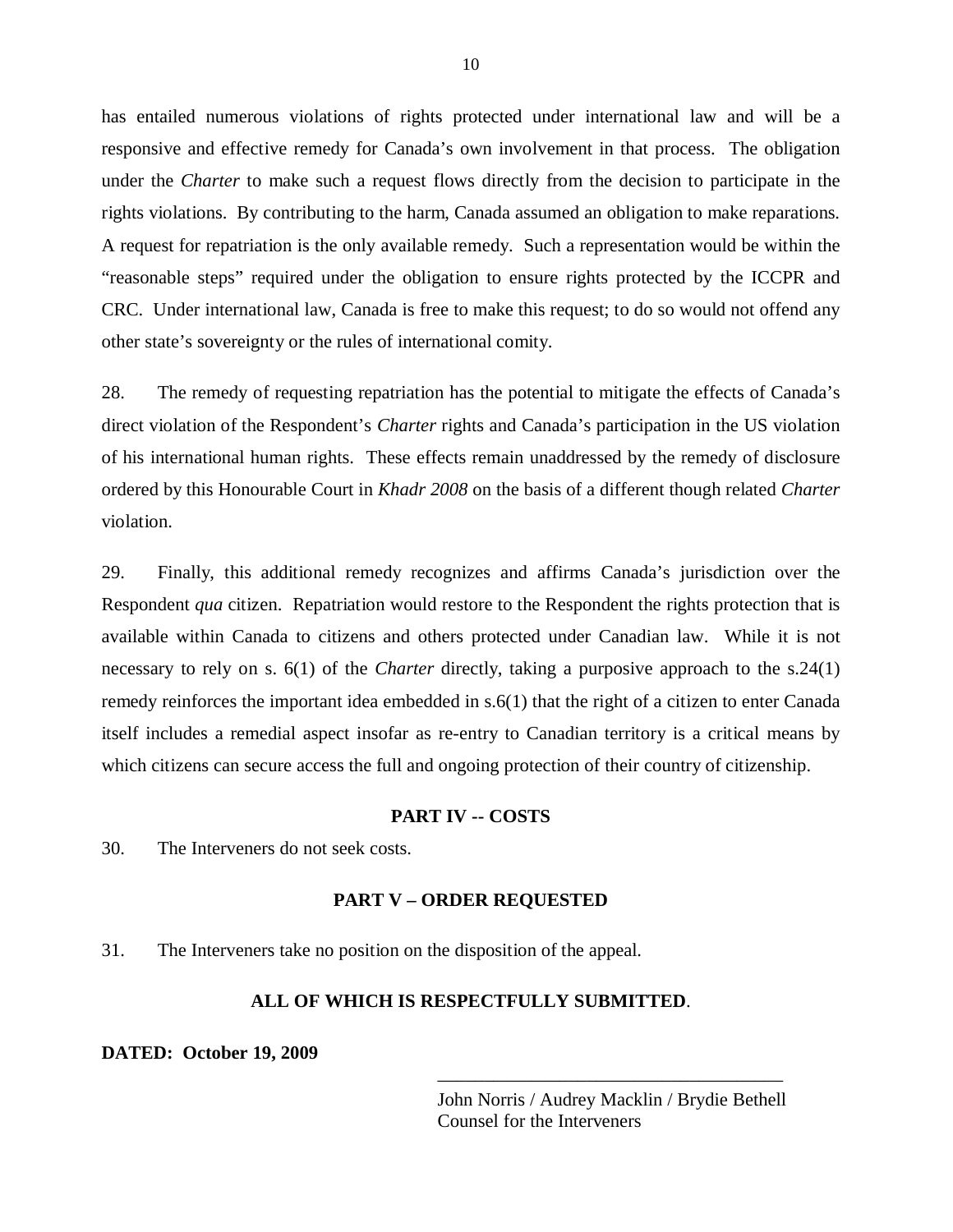# **PART VI – TABLE OF AUTHORITIES**

| <b>CASES CITED</b>                                                                                                                                                                   | $\P$     |
|--------------------------------------------------------------------------------------------------------------------------------------------------------------------------------------|----------|
| Bacha v. Obama, 2009 WL 2149949 (D.D.C. 17 July 2009)                                                                                                                                | 8, 9     |
| Barayagwiza v. Prosecutor, No. ICTR-97-19-AR72, Decision (3 November<br>1999)                                                                                                        | 26       |
| Boumediene and Others v. Bosnia Herzegovina, Application No. 38703/06, 18<br>November 2006                                                                                           | 17       |
| Calvin's Case, 7 Coke Report 1a, 77 ER 377 (1608)                                                                                                                                    | 18       |
| Canada (Justice) v. Khadr, 2008 SCC 28                                                                                                                                               | 3, 7, 28 |
| Canada v. Ward, [1993] 2 SCR 689                                                                                                                                                     | 18       |
| Celiberti de Casariego v. Uruguay, No. 56/1979                                                                                                                                       | 5        |
| Charkaoui v. Canada (Citizenship and Immigration), 2008 SCC 38                                                                                                                       | 26       |
| Doucet-Boudreau v. Nova Scotia, [2003] 3 S.C.R. 3                                                                                                                                    | 23       |
| Ilascu and Others v. Moldova and Russia, Application No. 48787/99, 8 July<br>2004                                                                                                    | 16       |
| Legal Consequences of the Construction of a Wall in Occupied Palestinian<br>Territory, Advisory Opinion, [2004] I.C.J. Rep. 136                                                      | 5,6      |
| Lopez Burgos v. Uruguay, No. 52/1979                                                                                                                                                 | 6        |
| <i>Nelles v. Ontario,</i> [1989] 2 S.C.R. 170                                                                                                                                        | 23       |
| Pereira Montero v. Uruguay, No. 106/1981                                                                                                                                             | 5        |
| Prosecutor v Guek Eav Kaing, a.k.a. Duch, No: 001/18-07-2007-ECC-OCIJ,<br>Decision on Appeal Against Provisional Detention Order of Kaing Guek Eav<br>a.k.a. 'Duch', 3 December 2007 | 26       |
| Prosecutor v Kondewa, No. SCSL-2004-14-AR72(E), Decision on Lack of<br>Jurisdiction/Abuse of Process: Amnesty Provided by Lomé Accord (25 May<br>2004)                               | 26       |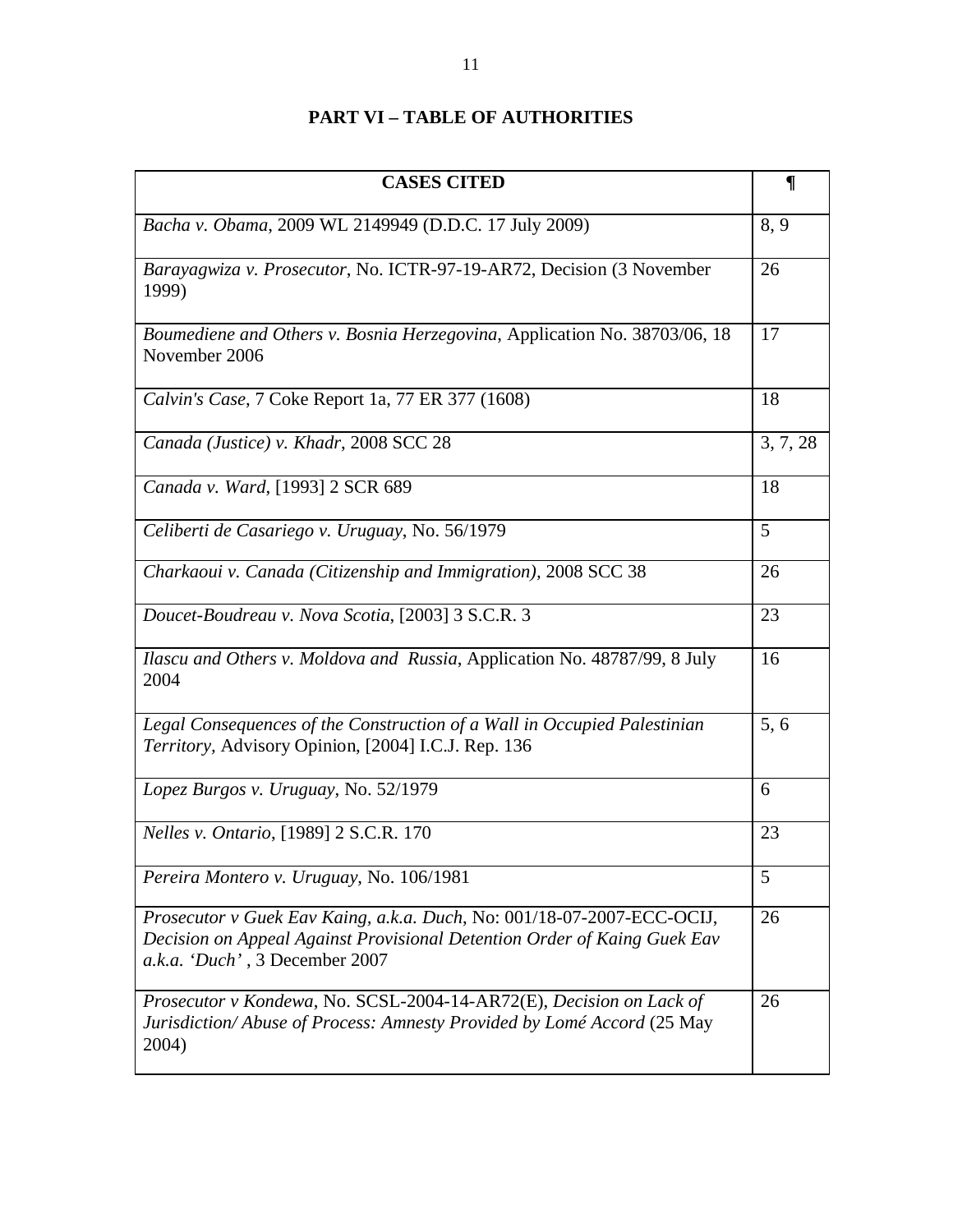| Prosecutor v Thomas Lubanga Dyilo, No: ICC-01/04-01/06, Decision on<br>Defence Challenge To the Jurisdiction of the Court pursuant to article $19(2)(a)$<br>of the Statute (3 October 2006)                                                                                               | 26   |
|-------------------------------------------------------------------------------------------------------------------------------------------------------------------------------------------------------------------------------------------------------------------------------------------|------|
| Prosecutor v Thomas Lubanga Dyilo, No: ICC-01/04-01/06, Judgment on the<br>appeal of the Prosecutor against the decision of Trial Chamber 1 entitled<br>"Decision on the release of Thomas Lubanga Dyilo" (21 October 2008)                                                               | 26   |
| Québec (Commission des droits de la personne & des droits de lajeunesse) v.<br>Montréal (Communauté urbaine), [2004] 1 S.C.R. 789                                                                                                                                                         | 23   |
| R. v. Hape, 2007 SCC 26                                                                                                                                                                                                                                                                   | 3    |
| R. v. La, [1997] 2 S.C.R. 680                                                                                                                                                                                                                                                             | 26   |
| R. v. Mills, [1986] 1 S.C.R. 863                                                                                                                                                                                                                                                          | 23   |
| R. v. O'Connor, [1995] 4 S.C.R. 411                                                                                                                                                                                                                                                       | 26   |
| R. v. Oickle, [2000] 2 S.C.R. 3                                                                                                                                                                                                                                                           | 11   |
| R. v. Regan, 2002 SCC 12                                                                                                                                                                                                                                                                  | 26   |
| R. v. Singh, 2007 SCC 48                                                                                                                                                                                                                                                                  | 11   |
| R. v. Taillefer, [2003] 3 S.C.R. 307                                                                                                                                                                                                                                                      | 23   |
| Samuel Lichtensztejn v. Uruguay, No. 77/1980                                                                                                                                                                                                                                              | 5    |
| Selmouni v. France, (E.Crt. H.R.), Application number 00025803/94, July 28,<br>1999                                                                                                                                                                                                       | 8, 9 |
| Suresh v. Canada (Minister of Citizenship and Immigration), 2002 SCC 1                                                                                                                                                                                                                    | 22   |
| United States v. Burns, 2001 SCC 7                                                                                                                                                                                                                                                        | 18   |
| Varela Nunez v. Uruguay, No. 108/1981                                                                                                                                                                                                                                                     | 5    |
| <b>TREATIES and OTHER INTERNATIONAL AUTHORITIES CITED</b>                                                                                                                                                                                                                                 |      |
| Basic Principles and Guidelines n the right to a Remedy and Reparation for<br>Victims of Gross Violations of International Human Rights Law and Serious<br>Violations of International Humanitarian Law, UN Doc. E/CN.4/RES/2005/35,<br>GA Res. 60/147 UNGAOR, 16 December 2005, at 19-24 | 24   |
| Convention Against Torture and Other Cruel, Inhuman or Degrading<br>Treatment or Punishment, GA Res. 39/46                                                                                                                                                                                | 4, 8 |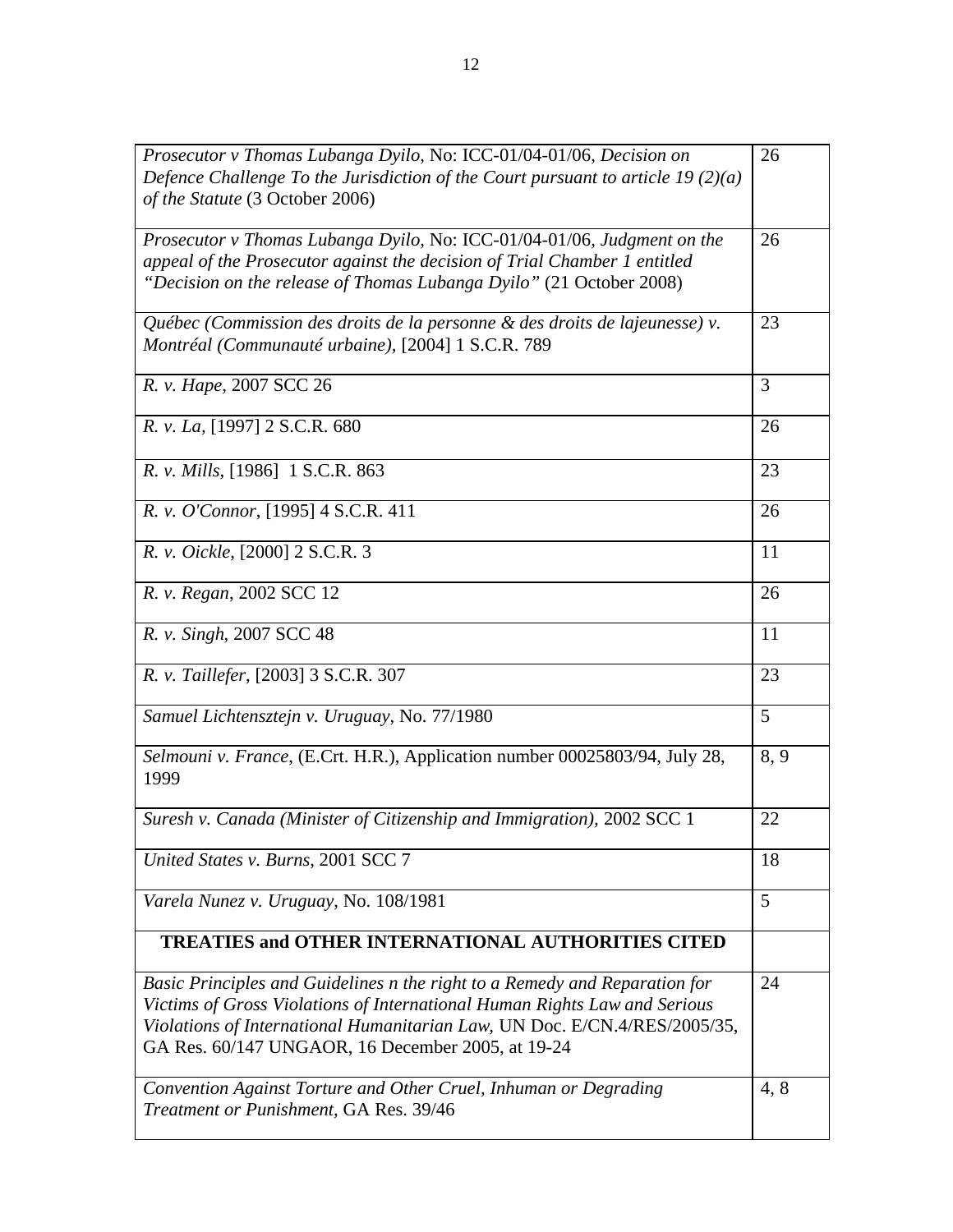| Convention on the Rights of the Child, 20 November 1989, 1577 U.N.T.S. 3,                                | 4, 5, 7, |
|----------------------------------------------------------------------------------------------------------|----------|
| Can. T.S. 1992, No. 3 (entered into force 2 September 1990, ratified by Canada                           | 8, 9,    |
| 13 December 1991)                                                                                        | 15, 20,  |
|                                                                                                          | 24, 27   |
| Geneva Convention (Third), Relative to the Treatment of Prisoners of War, 75                             | 9        |
| U.N.T.S. 135, Can. T.S. 1965 No. 20                                                                      |          |
| Geneva Convention (Fourth), Relative to the Protection of Civilian Persons in                            | 9        |
| Time of War, 75 U.N.T.S. 287, Can. T.S. 1965 No. 20                                                      |          |
| International Covenant on Civil and Political Rights, 19 December 1966, 999                              | 4, 5, 6, |
| U.N.T.S. 171, Can. T.S. 1976 No. 47, 6 I.L.M. 368, (entered into force 23                                | 7, 8, 9, |
| March 1976, ratified by Canada 19 August 1976)                                                           | 15, 20,  |
|                                                                                                          | 27       |
| Vienna Convention on Consular Relations, 19 March 1967, 596 U.N.T.S. 261                                 | 20       |
| <b>AUTHORS and ADDITIONAL MATERIAL CITED</b>                                                             |          |
| Committee Against Torture. Concluding Observations on Israel, A/57/44,<br>$2000$ , para. $4(a)(ii)$      | 8        |
| Committee Against Torture. Concluding Observations on the Republic of<br>Korea, A/52/44, 1996 (para. 56) | 8        |
| Committee on the Rights of the Child. General Comment No. 10, Children's                                 | $\tau$   |
| Rights in Juvenile Justice (44th session, 2007), U.N. Doc. CRC/C/GC/10<br>$(2007)$ (para. 57)            |          |
| House of Lords and House of Commons Joint Committee on Human Rights.                                     | 10       |
| Allegations of UK Complicity in Torture, 21 July 2009 (para. 35)                                         |          |
| M. Nowak, CCPR Commentary, 2 <sup>nd</sup> ed., Kiel: NP Engel, 2005 (pp. 37-41, 44)                     | 6, 15    |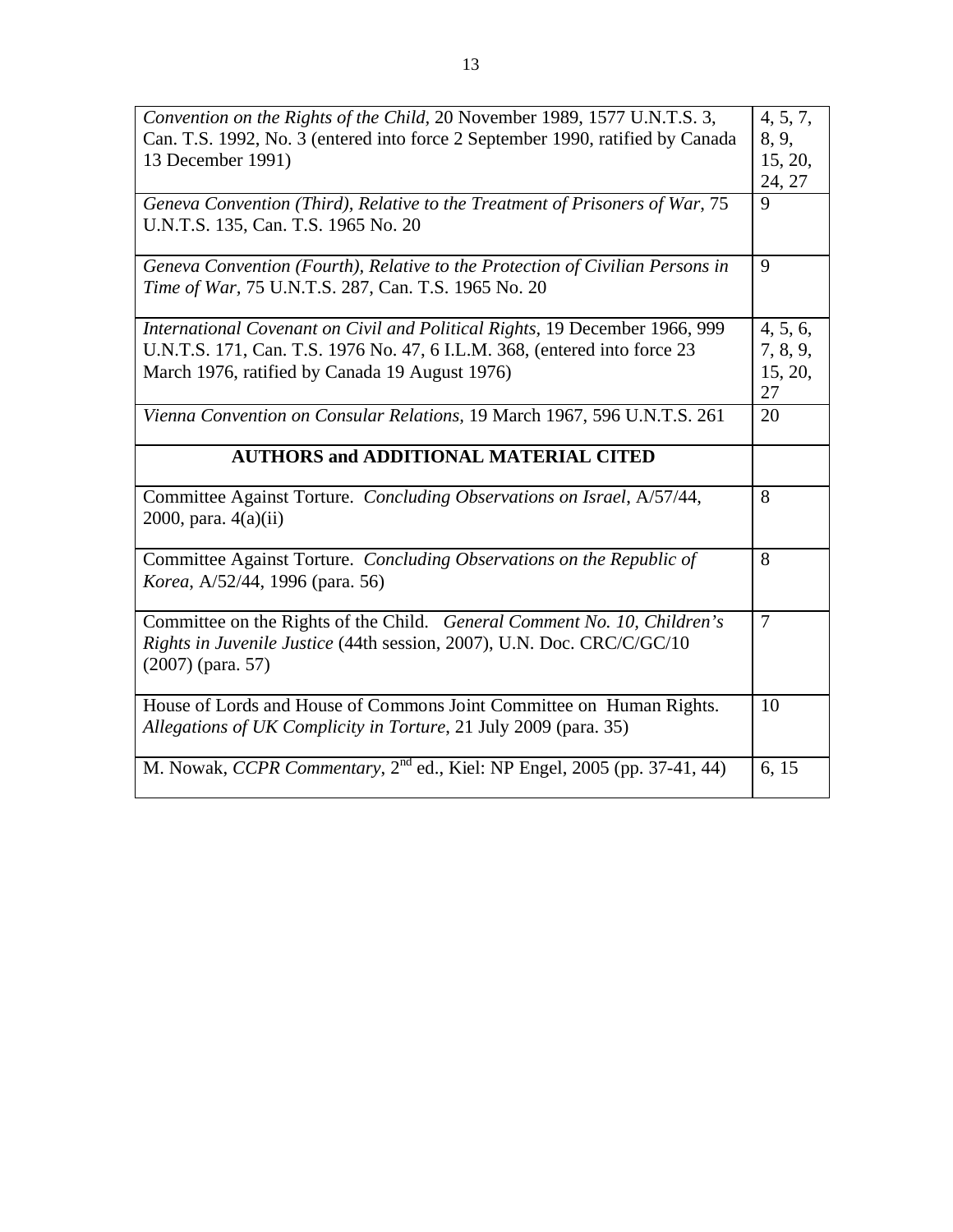# **PART VII – RELEVANT LEGISLATIVE PROVISIONS**

# **1.** *Department of Foreign Affairs and International Trade Act***, R.S., 1985, c. E-22, s. 10**

| Powers, duties and functions of Minister                                                                               | <b>Attributions</b>                                                          |
|------------------------------------------------------------------------------------------------------------------------|------------------------------------------------------------------------------|
| 10. (1) The powers, duties and functions of the                                                                        | 10. (1) Les pouvoirs et fonctions du ministre                                |
| Minister extend to and include all matters over                                                                        | s'étendent d'une façon générale à tous les                                   |
| which Parliament has jurisdiction, not by law                                                                          | domaines de compétence du Parlement non                                      |
| assigned to any other department, board or agency                                                                      | attribués de droit à d'autres ministères ou                                  |
| of the Government of Canada, relating to the                                                                           | organismes fédéraux et liés à la conduite des                                |
| conduct of the external affairs of Canada, including                                                                   | affaires extérieures du Canada, notamment en                                 |
| international trade and commerce and international                                                                     | matière de commerce international et de                                      |
| development.                                                                                                           | développement international.                                                 |
| <b>Idem</b>                                                                                                            | <b>Idem</b>                                                                  |
| (2) In exercising his powers and carrying out his                                                                      | (2) Dans le cadre des pouvoirs et fonctions que                              |
| duties and functions under this Act, the Minister                                                                      | lui confère la présente loi, le ministre :                                   |
| shall<br>(a) conduct all diplomatic and consular relations<br>on behalf of Canada:                                     | a) dirige les relations diplomatiques et<br>consulaires du Canada;           |
| (b) conduct all official communication between                                                                         | b) est chargé des communications officielles                                 |
| the Government of Canada and the                                                                                       | entre le gouvernement du Canada, d'une                                       |
| government of any other country and between                                                                            | part, et les gouvernements étrangers ou les                                  |
| the Government of Canada and any                                                                                       | organisations internationales, d'autre part;                                 |
| international organization;                                                                                            | c) mène les négociations internationales<br>auxquelles le Canada participe;  |
| (c) conduct and manage international                                                                                   | d) coordonne les relations économiques                                       |
| negotiations as they relate to Canada;                                                                                 | internationales du Canada;                                                   |
| (d) coordinate Canada's international economic                                                                         | e) stimule le commerce international du                                      |
| relations;                                                                                                             | Canada;                                                                      |
| (e) foster the expansion of Canada's                                                                                   | f) a la tutelle de l'Agence canadienne de                                    |
| international trade and commerce;                                                                                      | développement international;                                                 |
| $(f)$ have the control and supervision of the                                                                          | g) coordonne les orientations données par le                                 |
| Canadian International Development Agency;                                                                             | gouvernement du Canada aux chefs des                                         |
| (g) coordinate the direction given by the                                                                              | missions diplomatiques et consulaires du                                     |
| Government of Canada to the heads of                                                                                   | Canada;                                                                      |
| Canada's diplomatic and consular missions;<br>(h) have the management of Canada's<br>diplomatic and consular missions; | h) assure la gestion des missions<br>diplomatiques et consulaires du Canada; |
| (i) administer the foreign service of Canada;                                                                          | i) assure la gestion du service extérieur;                                   |
| (i) foster the development of international law                                                                        | ) encourage le développement du droit                                        |
| and its application in Canada's external                                                                               | international et son application aux relations                               |
| relations; and                                                                                                         | extérieures du Canada;                                                       |
| (k) carry out such other duties and functions as                                                                       | k) exerce tous autres pouvoirs et fonctions qui                              |
| are by law assigned to him.                                                                                            | lui sont attribués de droit.                                                 |
|                                                                                                                        | <b>Programmes</b>                                                            |